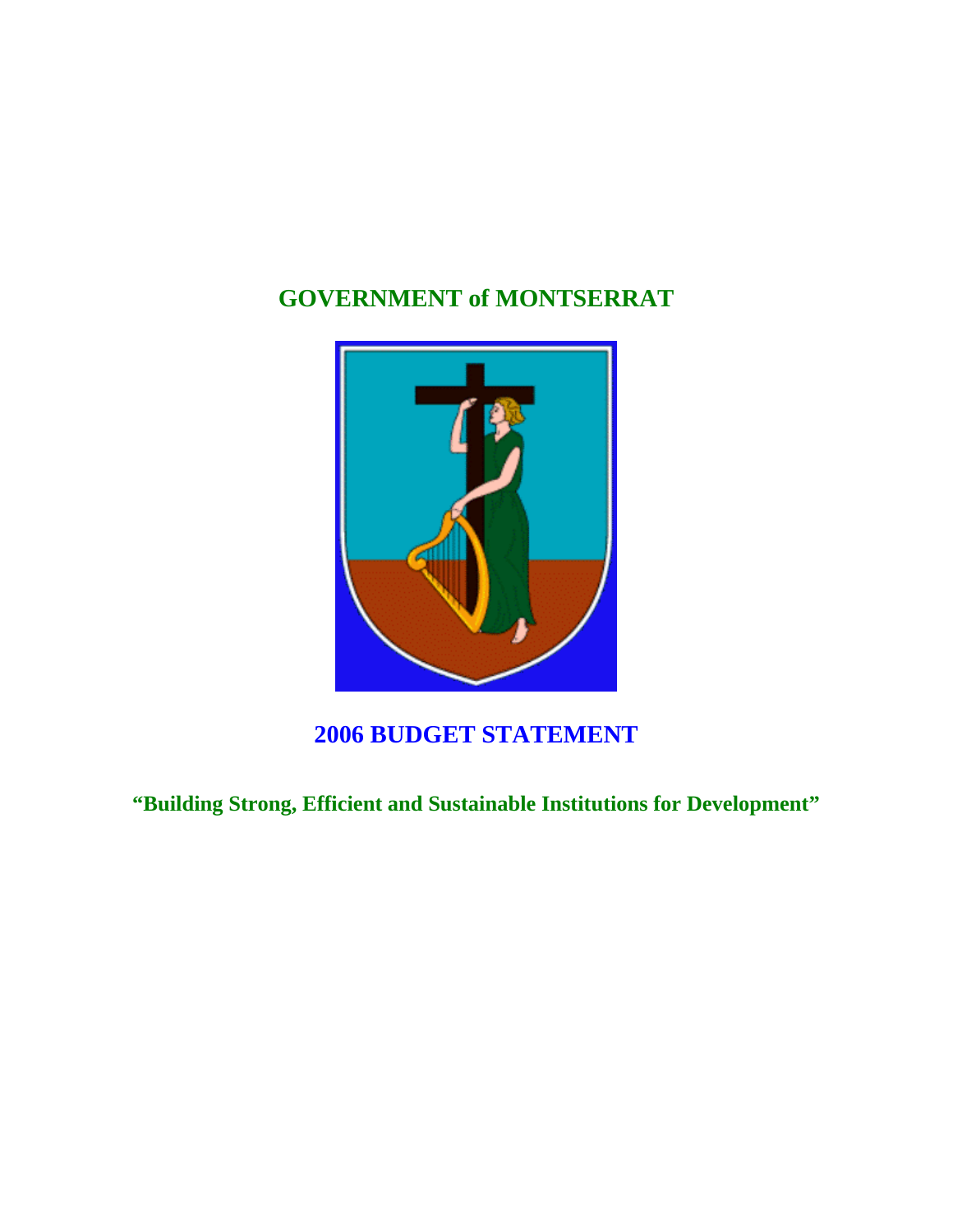| <b>ENCOURAGING ENVIRONMENTAL SUSTAINABILITY AND RISK MANAGEMENT  28</b> |  |
|-------------------------------------------------------------------------|--|
|                                                                         |  |
|                                                                         |  |

#### **TABLE OF CONTENTS**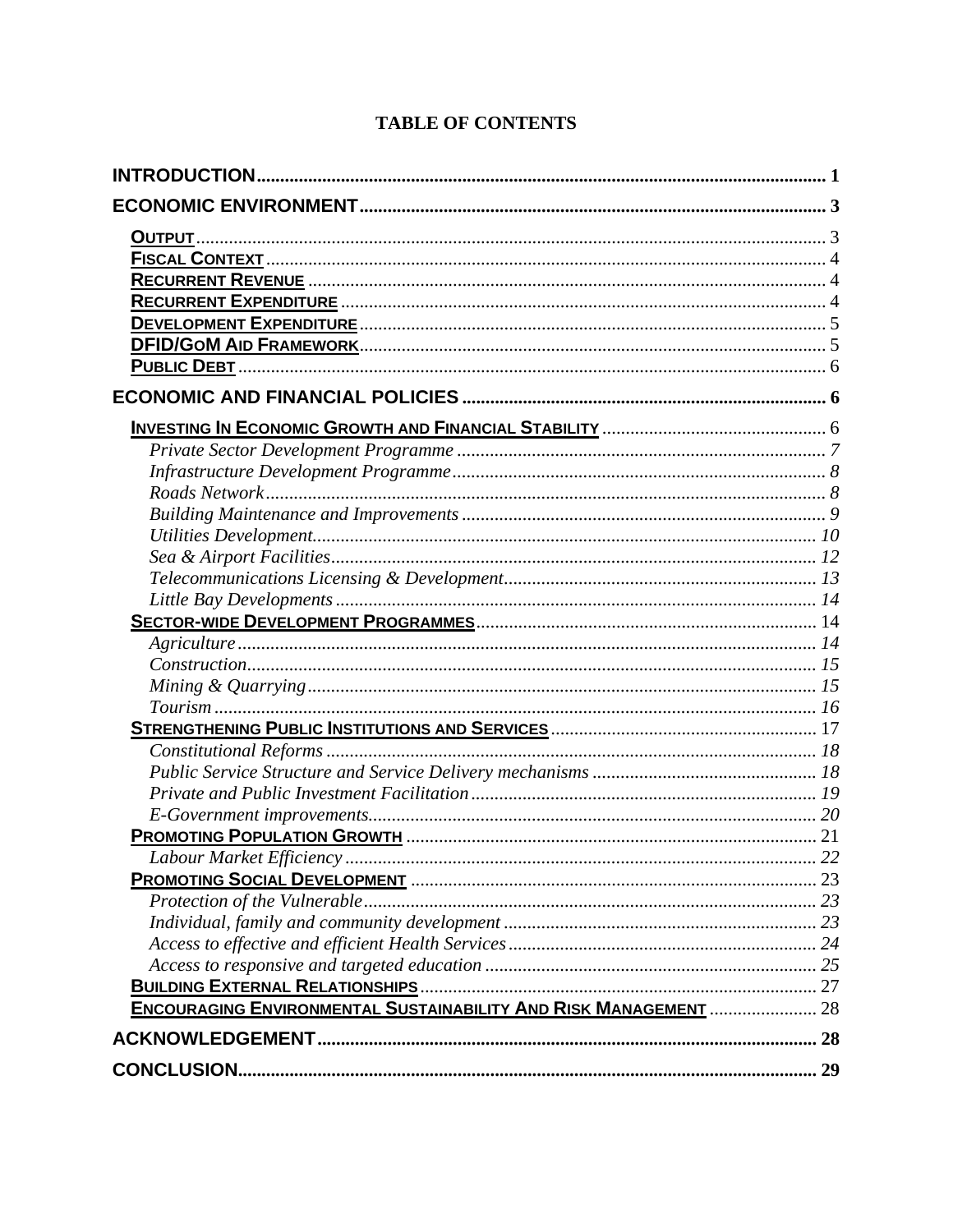# **2006 BUDGET STATEMENT**

#### <span id="page-2-0"></span>**"Building Strong, Efficient and Sustainable Institutions for Development"**

Mr. Speaker, I rise to move a motion for the second reading of a Bill shortly entitled the Appropriation Act 2006.

### **INTRODUCTION**

**1.** Mr. Speaker, Colleague Ministers, other Members of Legislative Council, listening audiences including those listening online via the internet – good afternoon. Five years have now passed since my government was elected to office and I offer thanks to the Almighty God for his guidance throughout these daunting years.

**2.** As I present my twentieth budget address and fifth since being elected to office in 2001, I reflect on the challenges that have confronted us since 2001 – the steady outflow of talented Montserratians from the island and a deteriorating economic environment. This was made worse by sharp increases in prices of fuel and steel, the global impact of the tragedy of 9/11and the volcanic event in 2003 that left much of the island covered in ash. We saw many of our people move to the brink of poverty. We also saw a disenchanted public service and encountered an external environment that was becoming increasingly complex.

**3.** Mr. Speaker, my Government has fought relentlessly to reduce the effects of these challenges. We have made steady progress in housing and this area still remains a priority, we have improved the health and educational infrastructure on island, we have supported investments in sports and entertainment. We have done this so that our people may remain on island or return to participate in Montserrat's development.

**4.** My government has worked tirelessly to secure the necessary economic infrastructure such as the airport, hospital, community college and water distribution systems in the liveable areas in order to build the foundation for attracting sound investments. We have sacrificed public revenues to ensure that local and foreign investors see Montserrat as the place to invest. As far as possible, we have reduced taxes and provided relief to ailing businesses to assist them in overcoming the inflationary effects of fuel and problems associated with the size of the local market. We also continue to maintain high levels of public expenditure to keep economic activity buoyant. Clearly, Mr. Speaker, this has been a long agonising journey for my Government considering that so many major decisions relied on the commitment and actions of others.

**5.** In the aftermath of the tragedy of September 2001, the regulatory environment changed considerably and international financial and security arrangements have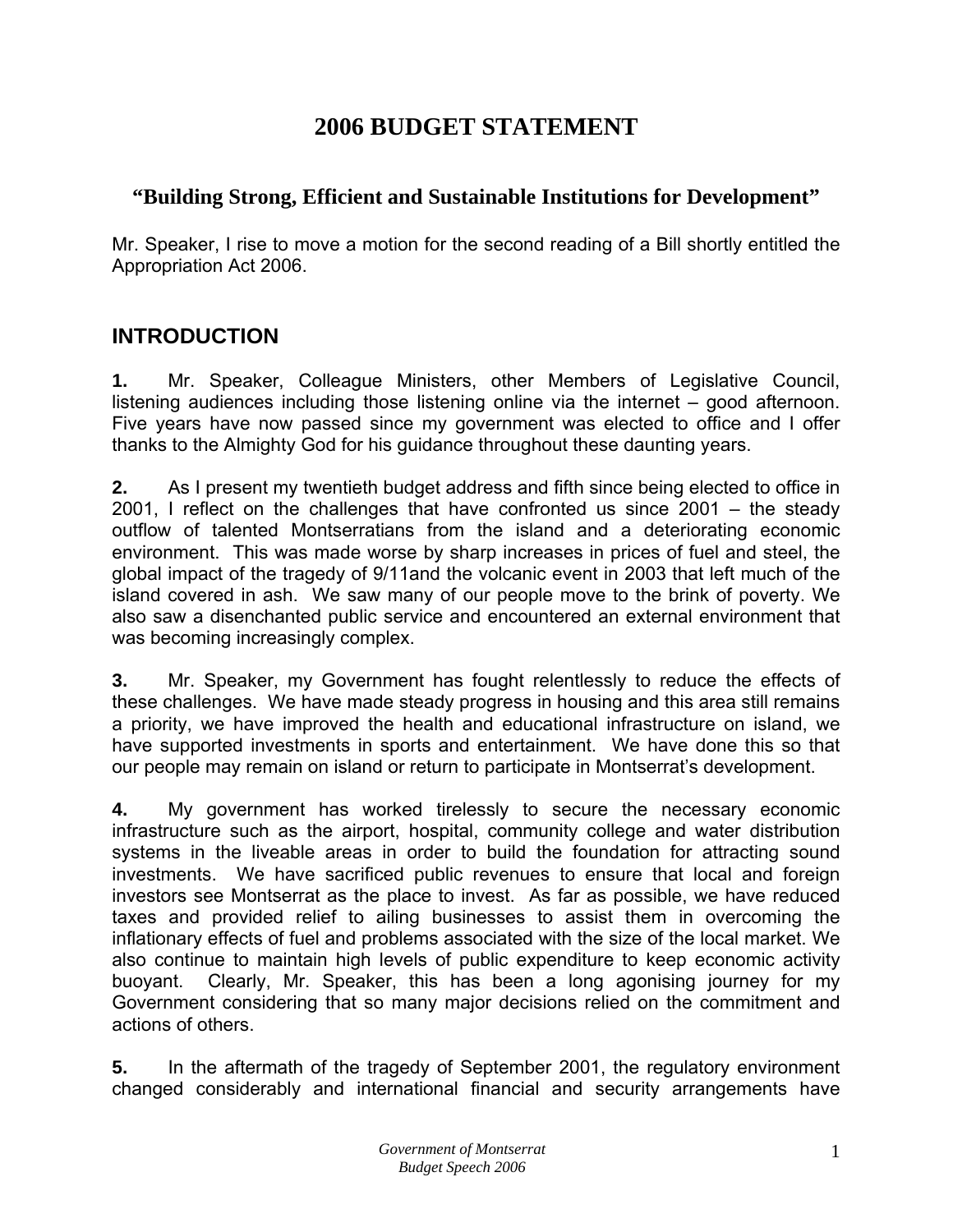become more demanding. Montserrat did not escape the effects of this, as Ports Security in particular, had to be significantly enhanced to comply with international regulations at substantial costs to the public budget.

**6.** The volcanic event of 2003 that left over five (5) inches of ash deposits in the central part of the island was not only depressing but threatened the entire tourism industry and the health of persons living in the main ash covered areas. My Government negotiated an additional EC\$20 million budget supplement to clear the ash from these areas to revitalise the sector.

**7.** Mr. Speaker, over the last five years, we have not failed the poor. We continue to spend over EC\$5 million to provide assistance to the poor and elderly. This has been used to provide financial assistance to the less fortunate, housing assistance to those who are in need of shelter including the elderly and we have supported a range of social programmes ensuring that even though the economy continues to struggle, Montserratians are able to sustain themselves as the economy recovers.

**8.** Further, this Government has sought to build relationships both regionally and internationally. We recognised from the onset of our election to office that a single voice is lost in the intricate web of international diplomacy and foreign relations. We have sought to collaborate with our colleagues from other overseas territories and CARICOM to further Montserrat's interests. At our last Overseas Territories Partnership Meeting with the European Commission (EU), we saw the benefits of this collaborative approach when the Governments' of France, Netherlands, Denmark and the United Kingdom (UK) joined our struggle to demand greater efficiency from the Commission. We are now more confident that we will be able to access the eleven million euros  $(\epsilon 11m)$  available to us by the last quarter of 2006.

**9.** Mr. Speaker, the business of Government is a complex and well regulated one. The composition and smallness of our economy requires special considerations and variations to standard policy prescriptions and programmes. It is for this reason, that we engage the Department for International Development (DFID) in debates about the wisdom of a declining Aid-Framework in the context of a stagnant or declining economy of four thousand eight hundred (4,800) persons of which more than 50% are senior citizens and children. I am pleased to say that under my leadership, we have been able to negotiate amounts above those initially stated in the framework projections.

**10.** I dare say, Mr. Speaker that Montserrat looks more poised for development than when we took office in 2001. In this budget, we took note of the comments and suggestions made by members of this Honourable House regarding greater efficiencies and effectiveness in delivering both public and private investments and have embarked on the process of **"…building strong, efficient and sustainable institutions to implement and manage our development".**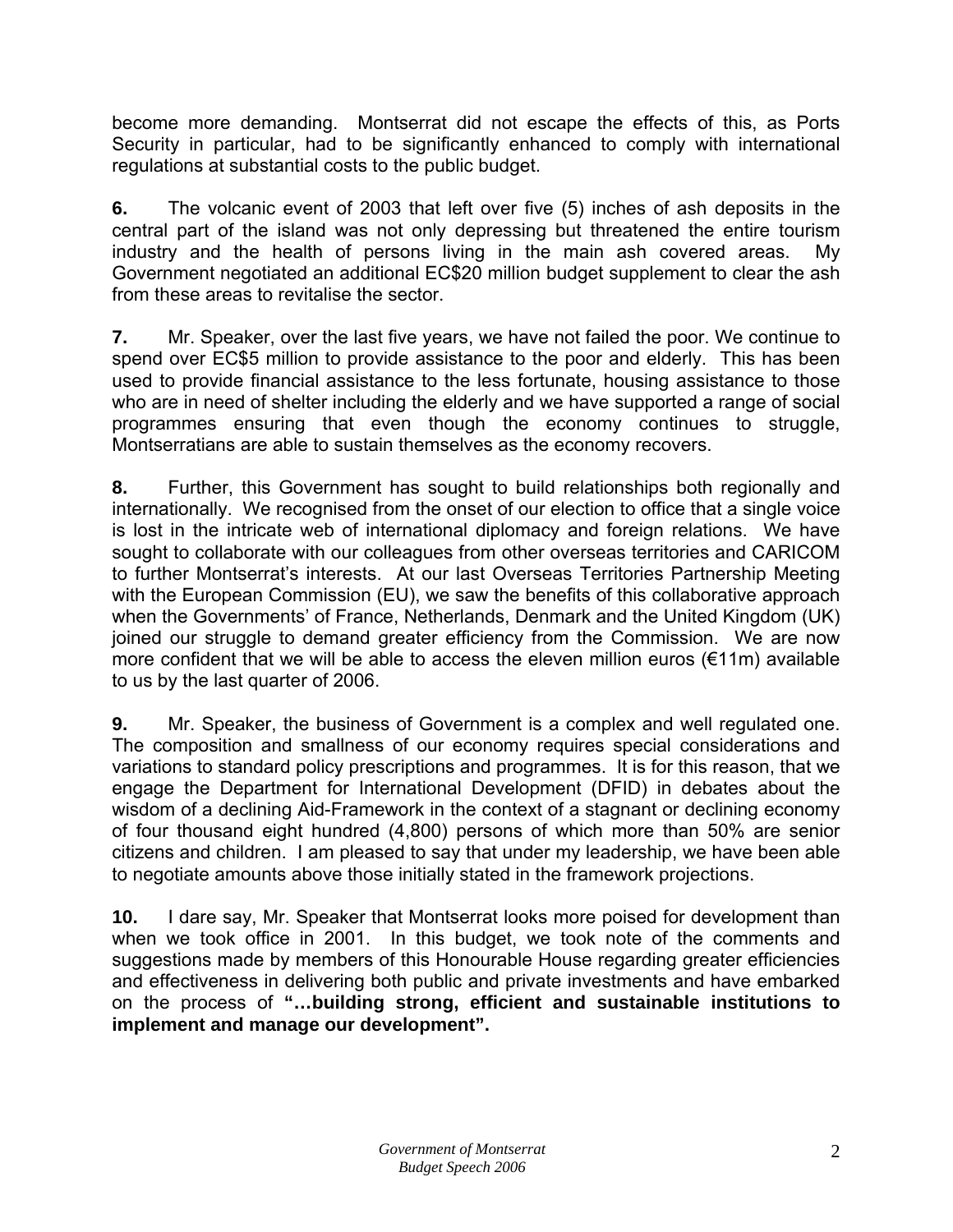# <span id="page-4-0"></span>**ECONOMIC ENVIRONMENT**

**11.** The world economy experienced significant growth in 2005 and by all accounts will continue to do so in 2006. The economy of the United States has continued to grow at an average rate of four (4%) percent despite significant trade and fiscal imbalances; the Canadian economy is experiencing a boom due to the thriving commodities sector; the United Kingdom and European Union (EU) economies are experiencing moderate growth and Japan has experienced a major upsurge of growth after a decade of stagnation. We are all aware of the exceptional growth performances of both China and India which are estimated at rates in excess of eight (8%) percent.

**12.** At the regional level the member of the Organization of Eastern Caribbean States (OECS) will also experience substantial growth in 2006 ranging from thirteen percent (13%) in Anguilla to three (3%) percent in Dominica.

**13.** This year, 2006, is being championed as 'one of the most defining periods in the lives of the people of the OECS and the wider English-speaking Caribbean.<sup>[1](#page-4-1)</sup>' This year sees the launch of the Caribbean Single Market and Economy (CSME), an initiative that aims to promote deeper economic integration amongst Caribbean states. This initiative is being viewed as an important step towards integration into the international economy and a more secured future for our small developing states.

**14.** This is good news for Montserrat's economy given that much of it is driven by external factors such as aid and availability of external investment capital. Indications are that real growth for 2005 was around 1% down from original projections of 4.48%.

# **Output**

**15.** Preliminary estimates show that output increased in the Mining and Quarrying sector by 91.5%, Government Services sector by 9.9% and the Electricity and Water sectors by 8%. There were however noticeable decreases in the Construction sector by 13.5%, the Wholesale & Retail by 10% and the Transport sector by 9.2%.

**16.** One of the main projects completed last year was the Gerald's airstrip. The completion of this project will allow the realization of benefits from improved external transport links to the island. Preliminary figures for the latter half of 2005 have shown a slight increase in visitor arrivals and it is estimated that this trend will continue into 2006. The tourism development project is going strong; the increased media coverage worldwide is expected to increase tourist arrivals significantly this year.

**17.** The economic outlook for 2006 is therefore encouraging. Growth for this period is projected in excess of 5% and is related to the anticipated increase in economic activity in both the public sector and private sector.

<span id="page-4-1"></span> $\overline{a}$ 1 Extract from the ECCU Economic Review 2005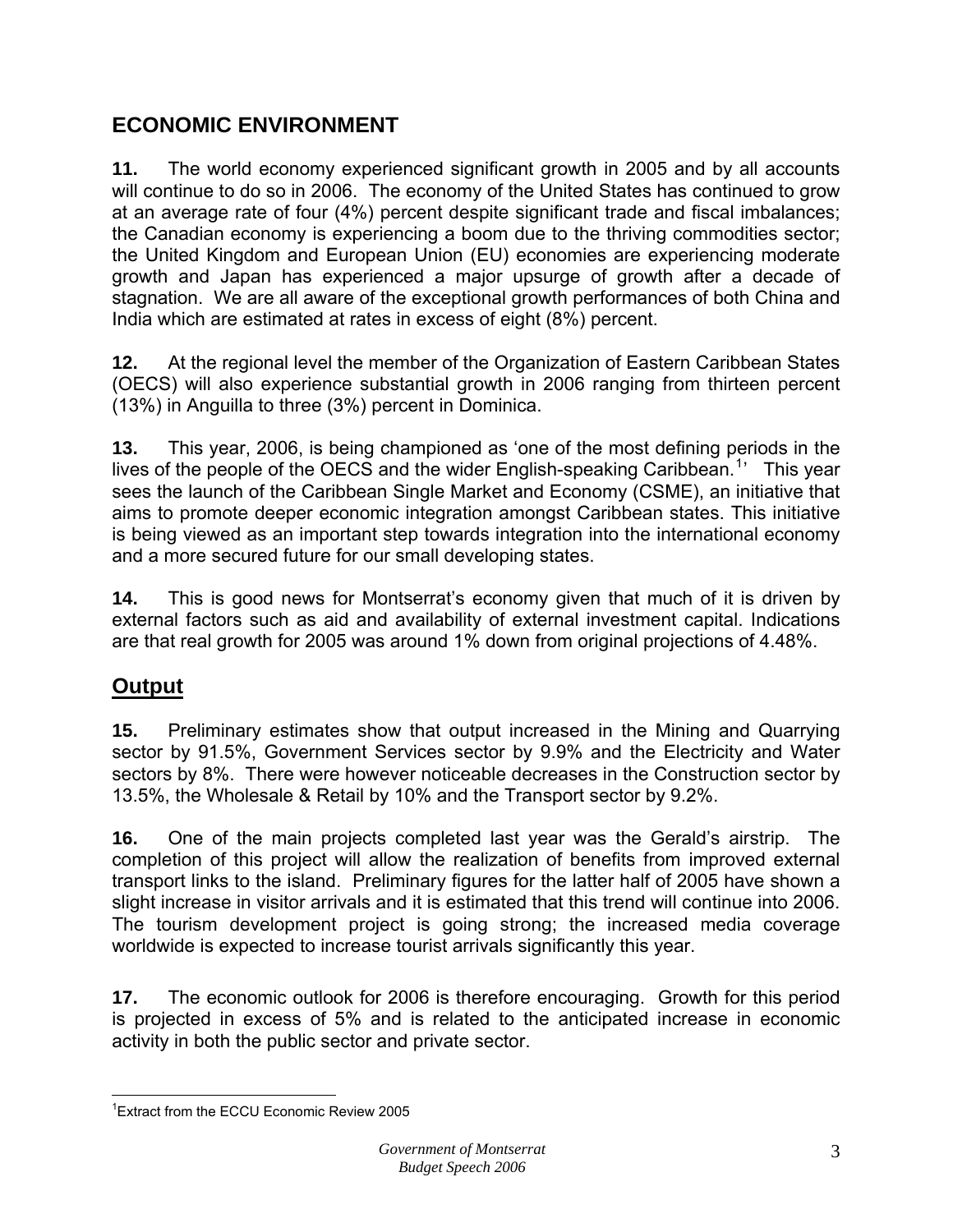# <span id="page-5-0"></span>**Fiscal Context**

**18.** Mr. Speaker, we remain committed to supporting and funding programmes closely aligned to our six (6) strategic objectives. We still believe that they reflect the areas that require close attention and that if we can achieve them Montserrat would return to normalcy.

**19.** The total budget for 2006 is one hundred and fifteen million eight hundred and thirteen thousand eight hundred and seventy seven dollars (\$115,813,877) with recurrent expenditure of EC\$83.2 million and capital expenditure totalling EC\$32.6 million (Annex 1). This is 9.4% below the 2005 Estimates. The estimates have been revised to reflect the removal of subsidies associated with external transportation (Ferry & Helicopter services) but this is offset by the general increase in prices, expansion of essential public services and a provision of EC\$3.7 million for a modest increase in salary and to ameliorate issues related to recruitment and retention.

#### **Recurrent Revenue**

**20.** The total revenue required to fund the 2006 budget is eighty three million two hundred and thirteen thousand four hundred dollars (\$83,213,400). It is estimated that thirty five million three hundred and thirteen thousand four hundred dollars (\$35,313,400) will be raised locally and forty seven million nine hundred thousand dollars (\$47,900,000) will be financed by the United Kingdom through budgetary support.

**21.** The major contributors to local revenue will be taxes on income and profits and taxes on international trade transactions (import taxes) which will account for fourteen million one hundred and fifty thousand dollars (\$14,150,000 ) and fourteen million six hundred and seventy six thousand dollars (\$14,676,000 ) respectively. Taxes on profits are likely to fall from the levels seen in 2005. This is due to the fact that collections in 2005 would have benefited from the Ash Clearing programme which finished in 2004. Unfortunately, 2005 saw general increases in the cost of sales due to hikes in fuel and other prices and which will affect the disposable incomes and profits of businesses and individuals. In 2006, international trade taxes are likely to remain at the 2005 levels as construction will be dominated by Government housing programme which attracts no taxes.

#### **Recurrent Expenditure**

**22.** Mr. Speaker, it is estimated that the 2006 levels of recurrent expenditure will increase by 2% from eighty one million three hundred and twenty eight thousand four hundred dollars (\$81,328,400) to eight three million two hundred and thirteen thousand four hundred dollars (\$83,213,400) over the revised 2005. This will reflect general increases in the price of goods and services purchased by government, replacement of various assets, the inclusion of the Office of the Chief Secretary, improved security arrangements and an adjustment for improvements to salaries and wages in line with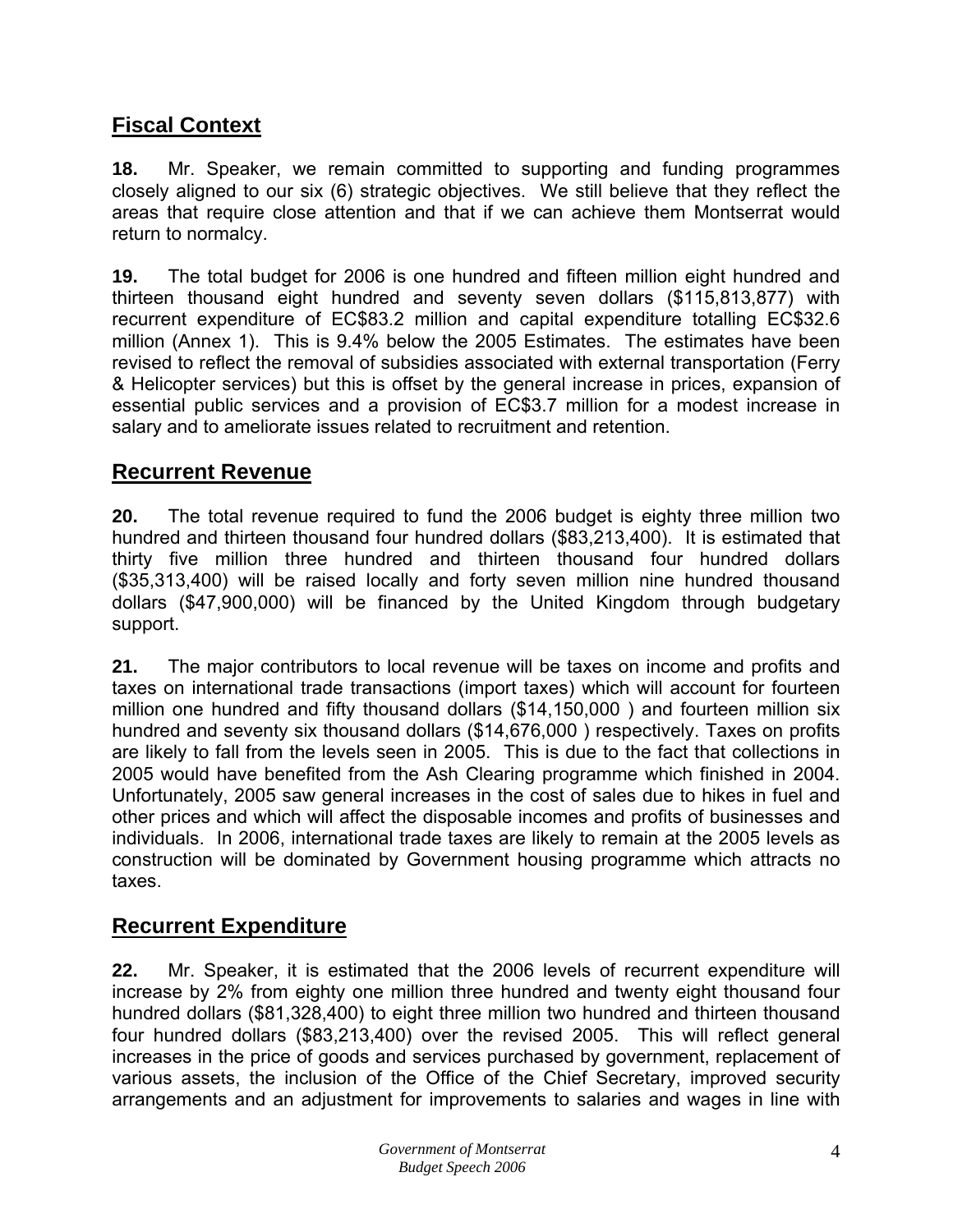<span id="page-6-0"></span>inflation and address issues of recruitment and retention. Health and education will also benefit from approximately 5% increase in their supply votes.

**23.** Consolidated Fund Services have increased to eleven million seven hundred and twelve thousand nine hundred dollars (\$11,712,900) from nine million five hundred and forty nine thousand three hundred dollars (\$9,549,300) to include those pensions and gratuities normally paid directly from Treasury's vote. Generally, expenditure levels have been curtailed to eliminate the need for new revenue measures.

**24.** It is also anticipated that Government of Montserrat's (GoM's) policy to move certain public services to the private sector will lead to greater activity in this sector and a reduced role for Government. We look forward to seeing the proposals of the Financial Adviser.

# **Development Expenditure**

**25.** This year, development expenditure will fall from forty seven million seven hundred and twenty three thousand dollars (\$47,723,000) to thirty two million six hundred thousand four hundred and seventy seven dollars (\$32,600,477). This reflects the completion of the Gerald's airport project and the community college.

**26.** In 2006 the major expenditures will include the Montserrat Housing and Resettlement project that will see approximately ten million eight hundred and thirty thousand dollars (\$10,830,000) spent within the economy. Tourism development project will provide another one million seven hundred and eight six thousand dollars (\$1,786,000). The Ministry of Communications will have at its disposal eleven million forty five thousand four hundred dollars (\$11,045,400 ) for infrastructure development while the Ministry of Agriculture, lands and housing will have another five million six hundred and one thousand seven hundred and thirty eight dollars (\$5,601,738 ) for housing and other projects. The Ministry of Education & Health has been allocated four million three hundred and forty three thousand one hundred and thirty nine dollars (\$4,343,139) to improve facilities for the elderly, the mentally challenged and for general improvements to the health and education systems.

# **DFID/GoM Aid Framework**

**27.** Mr Speaker, this is the final year of the DFID/GoM Aid Framework. The Aid programme for 2006 is valued at £14 million or EC\$65 million of which £10.2 million or EC\$47.9 million is a grant to cover the recurrent budget deficit.

**28.** We look forward to negotiating a new tranche of aid which we hope will not be in a rigid, declining framework. It is important that programmes that are necessary to maintain essential services and those which are needed to help us achieve a greater level of self sufficiency will be supported. We therefore, look for an indicative aid programme that is more closely related to current service levels, key development programmes and growth targets agreed. We have continually stated that local revenues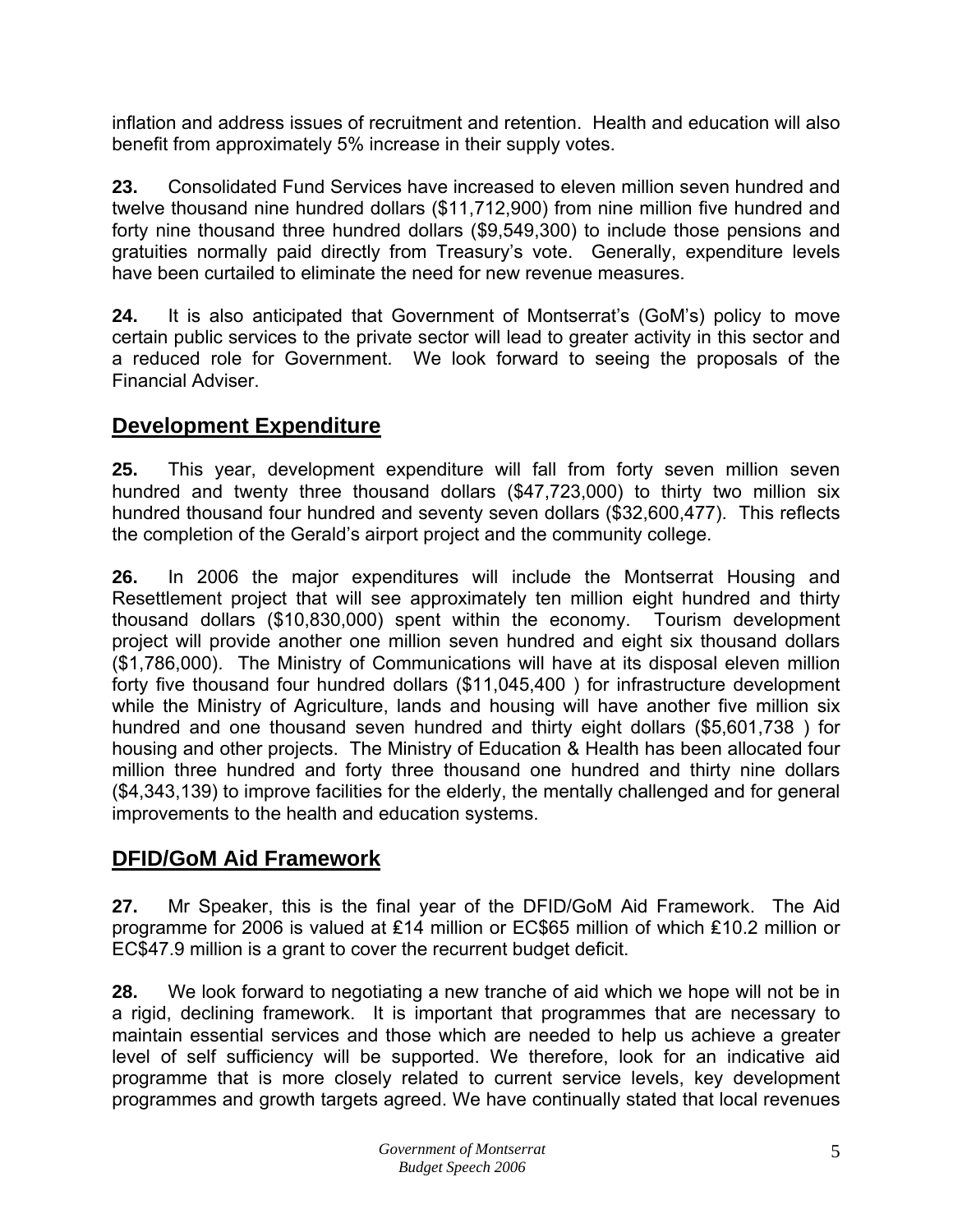<span id="page-7-0"></span>will not improve significantly without growth in the economy and in particular the private sector. We are of the view that future aid must take this into account.

# **Public Debt**

**29.** The public debt remains well within the standards established regionally and internationally. This debt now stands at eleven million eighteen thousand three hundred and nine dollars (\$11,018,309). This includes one million dollars (1m) owed to holders of local development bond. This is however, secured by a sinking fund valuing approximately eight hundred and eighty eight thousand dollars (\$888,000).

**30.** Mr. Speaker, the level of public debt is likely to be increased by approximately EC\$7 million to purchase and install new engines for power generation. Nevertheless, even with this new loan the public debt will still be within acceptable limits.

# **ECONOMIC AND FINANCIAL POLICIES**

**31.** Mr. Speaker, the question that must be answered is what will be the outputs and results from the allocations of this EC\$115.8 million budget.

**32.** While we have not changed our strategic intentions we have again listened to the comments raised by the members of this Honourable House and other interested groups. This year our focus will be on improving economic activity and the effectiveness and efficiency of service delivery in the various institutions within government. You will therefore note our continuing emphasis on building institutional capacity.

# **Investing In Economic Growth and Financial Stability**

**33.** Mr. Speaker, the primary goal of government is to develop the economy to the point where it grows at a rate of 3% or more and where the financial returns are sufficiently high to support the businesses on island. There are several key policy objectives that must be satisfied:

- i. continued visionary leadership that will provide and maintain an environment that is conducive to individual enterprise and private sector business development initiatives;
- ii. innovative and strong institutional arrangements that will provide a variety of support services and facilitate the efficient and effective establishment of both local and foreign investments;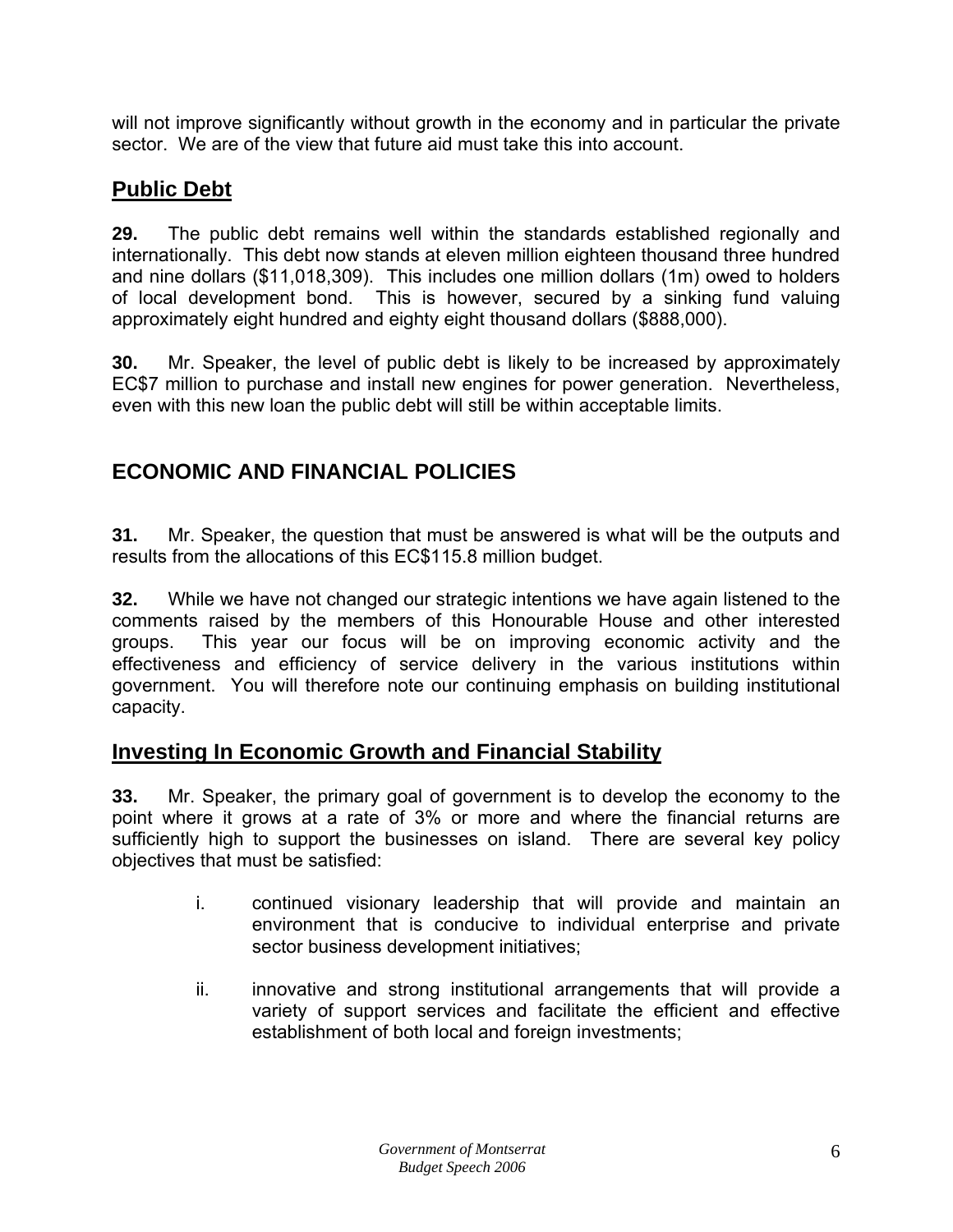- <span id="page-8-0"></span>iii. enactment of appropriate business legislation and the establishment of improved incentive regimes that will guide and encourage interested parties to invest on Montserrat; and
- iv. the development of the necessary management capacity and skills necessary to support the 21<sup>st</sup> Century business structures that will emerge in the future.

**34.** Government's expenditure programme is also critical to this process. The more Government spends, the more revenues must be generated to finance these programmes. We are therefore committed to:

- i. The containment of expenditure to reasonable and sustainable levels;
- ii. the reduction of the recurrent budget deficit in line with sustained economic growth and expansion of the private sector;
- iii. a revenue generation regime that does not stifle local and foreign investments but is adequate for financing public goods and services; and
- iv. the withdrawal of government from providing services that could be efficiently and effectively provided by the private sector.

**35.** Mr Speaker, it is in this context that the following programmes and activities for achieving **economic growth and financial stability** are included in the 2006 budget:

#### *Private Sector Development Programme*

**36.** My Government has stated throughout the past five (5) years that private sector development is critical to our sustainable development. We have provided substantial incentives; we have promoted Montserrat in a variety of publications, met with investors and used the current civil service structure to deliver these proposals. Alongside DFID's interventions, layers of management, bureaucratic processes and conflicting points of view have all contributed to the poor implementation of projects over the last few years.

**37.** Mr. Speaker, bearing this in mind we have decided to establish a development corporation to implement and manage the Little Bay Development project. The corporation will be a **one-stop** investment facilitation unit as will be outlined later.

**38.** This programme will receive an allocation of over EC\$6 million but will have access to more funding as the projects and programmes become more clearly defined and are agreed.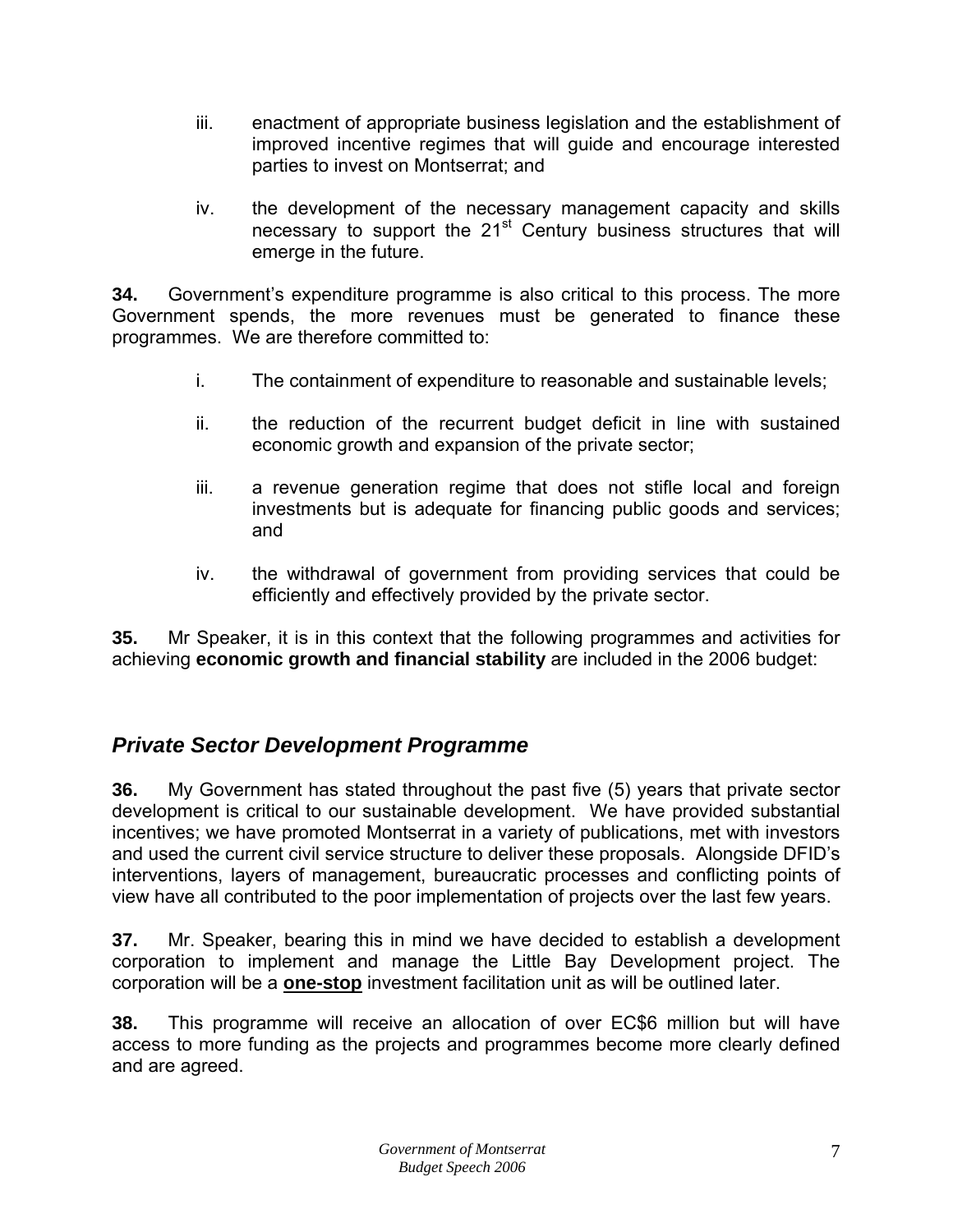<span id="page-9-0"></span>**39.** We intend also to review existing incentives and business legislation to ensure that they are fair and are consistent with our development objectives. As I speak, work is being done by the Ministry of Finance and the Honourable Attorney General's office to put these improvements in place.

**40.** Mr. Speaker, we look forward to the economic benefit to be arrived from the sand mining operations of the four companies now engaged in export of materials from the Plymouth area. We also anticipate the commencement of ash slates manufacturing by Montserrat Composites Limited. Renovations to the factory in Brades are ongoing and it is hoped that production will start in early 2007.

**41.** We are also considering a proposal before us for the development of geothermal energy. We are however, listening to all the stakeholders in this process before taking the project forward. This will provide tremendous benefits to the island when the resource is proven and developed.

**42.** Finally, we are considering a number of proposals for the establishment of offshore medical schools on island. The necessary legislative and policy framework are being developed to ensure that these schools are properly regulated and are encouraged to attain the highest standards possible.

**43.** So you see Mr. Speaker, much work has gone into developing the private sector and we are now on the verge of seeing the fruits of our labour.

# *Infrastructure Development Programme*

**44.** The Government of Montserrat is cognisant of the need for proper economic infrastructure in the north of the island. It is critical that we address this issue in a systematic and orderly manner. The essential infrastructure programmes for our development at this point are as follows:-

- i. Roads network & Building Improvements
- ii. Utilities improvements
- iii. Sea & Airport improvements
- iv. Telecommunications Licensing & Development
- v. Little Bay Development

**45.** Mr. Speaker, we are convinced that for any meaningful development to occur in the north, that the development of these facilities must be given priority.

# *Roads Network*

**46.** Mr. Speaker, the quality of the road infrastructure is the most visible indicator of the level of the island's development and maintaining it to a high standard continues to be one of this Government's main objectives. In 2005 my government spent one million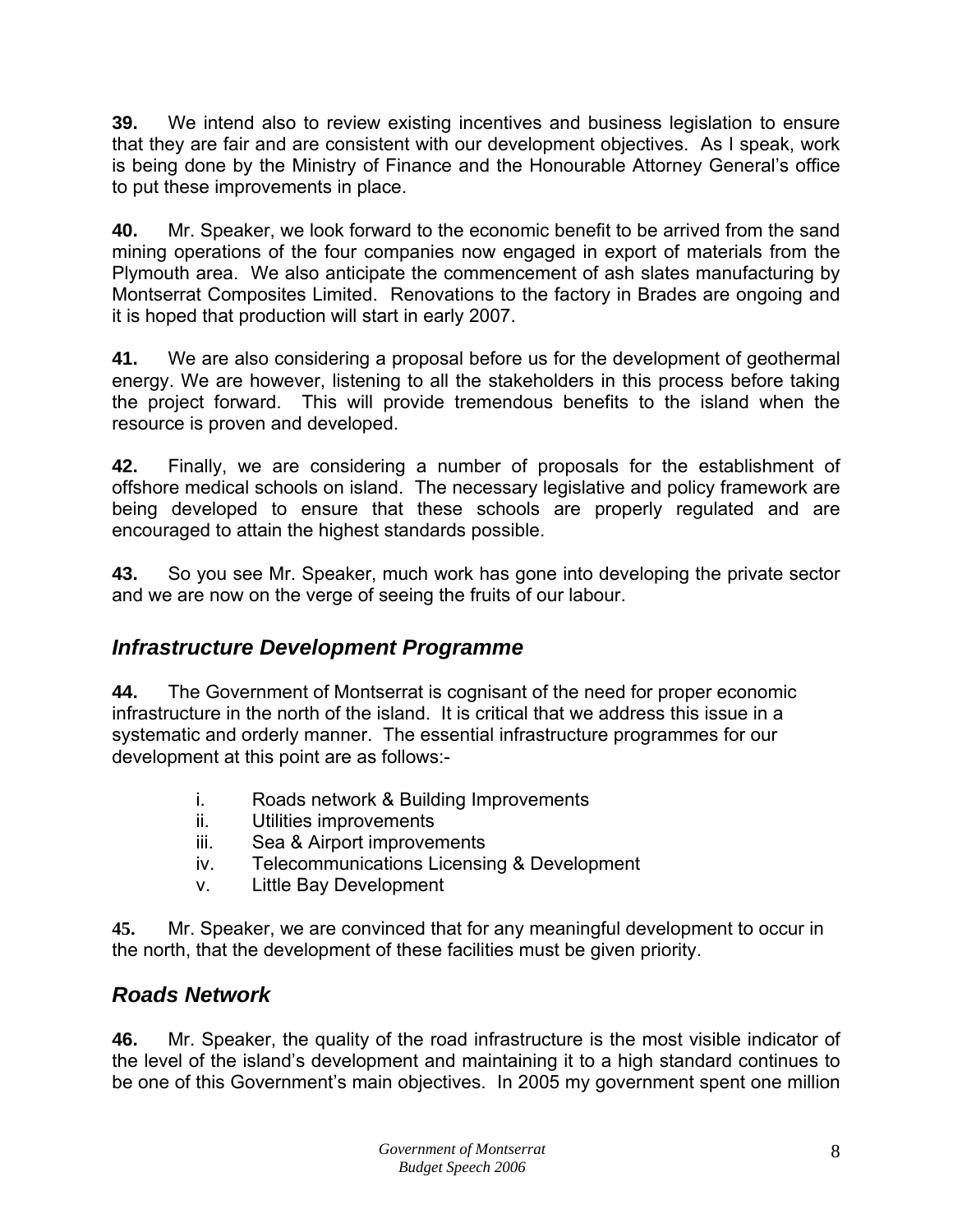<span id="page-10-0"></span>nine hundred thousand dollars (EC\$1,900,000) on routine and recurrent highway maintenance such as patching, drain cleaning and grass cutting.

**47.** Additionally Mr. Speaker, new drainage and road surfacing were provided to the Lime Kiln Bay access road and similar works were undertaken in Palm Loop. The first phase of drainage works have started in Mahogany Hill and essential culvert repair works have been carried out to one of the Carr's Bay Culverts. The balance of the EC\$3.5 million budget provided by DIFD in 2004 for reinstatement of roads was spent on finalizing Bishop's View and drainage works in Old Towne.

**48.** A schedule of essential backlog maintenance, north of the Belham, has been compiled and it is hoped that this work will be carried out over a five (5) year period. These essential works include improvements to the main 'A' roads and many 'C' roads leading to new housing developments. Considering that poor drainage of the existing road network contributed to a range of problems, drainage improvements will form a significant part in all of the new road projects. To facilitate these essential improvements the GoM has already submitted a project to DIFD for provision of funds totalling EC\$20 million to be spent over a five year period and it is hoped that the first tranche of funding will become available in 2006.

**49.** One of the major challenges which impacted the implementation of our road programme in 2005 was the lack of or constant break downs of critical plant and equipment. The paver was one such piece of equipment and I am pleased to announce that a new paver has been purchased and was commissioned a month ago. Our hope is that the hot mix plant will continue to function effectively to advance the road improvement programme.

**50.** In 2005 EC\$3 million was made available by DFID for a new all weather crossing of the Belham River Valley. A feasibility study was carried out and this revealed adverse geological conditions that would affect the foundations in the river. The study concluded that the bridge should be considerably longer than initially envisaged and with piled foundations for the piers in the river bed. A further EC\$3 million will be required to complete the bridge and a request for additional funding has been made to DFID.

#### *Building Maintenance and Improvements*

**51.** In 2005 four hundred and twenty thousand dollars (EC\$420,000) was spent on government building maintenance. Works have included rehabilitation of clinics and hospital, schools and Government offices. The Government of Montserrat is mindful that with an increase in the building stock in the north of the island, extra demands will be placed on its maintenance services vote and it is envisaged that this preventative maintenance practice will continue.

**52.** Mr. Speaker, we have designed and commissioned several new projects in 2005. These included the new Media Centre in St John's, the Community College in Salem a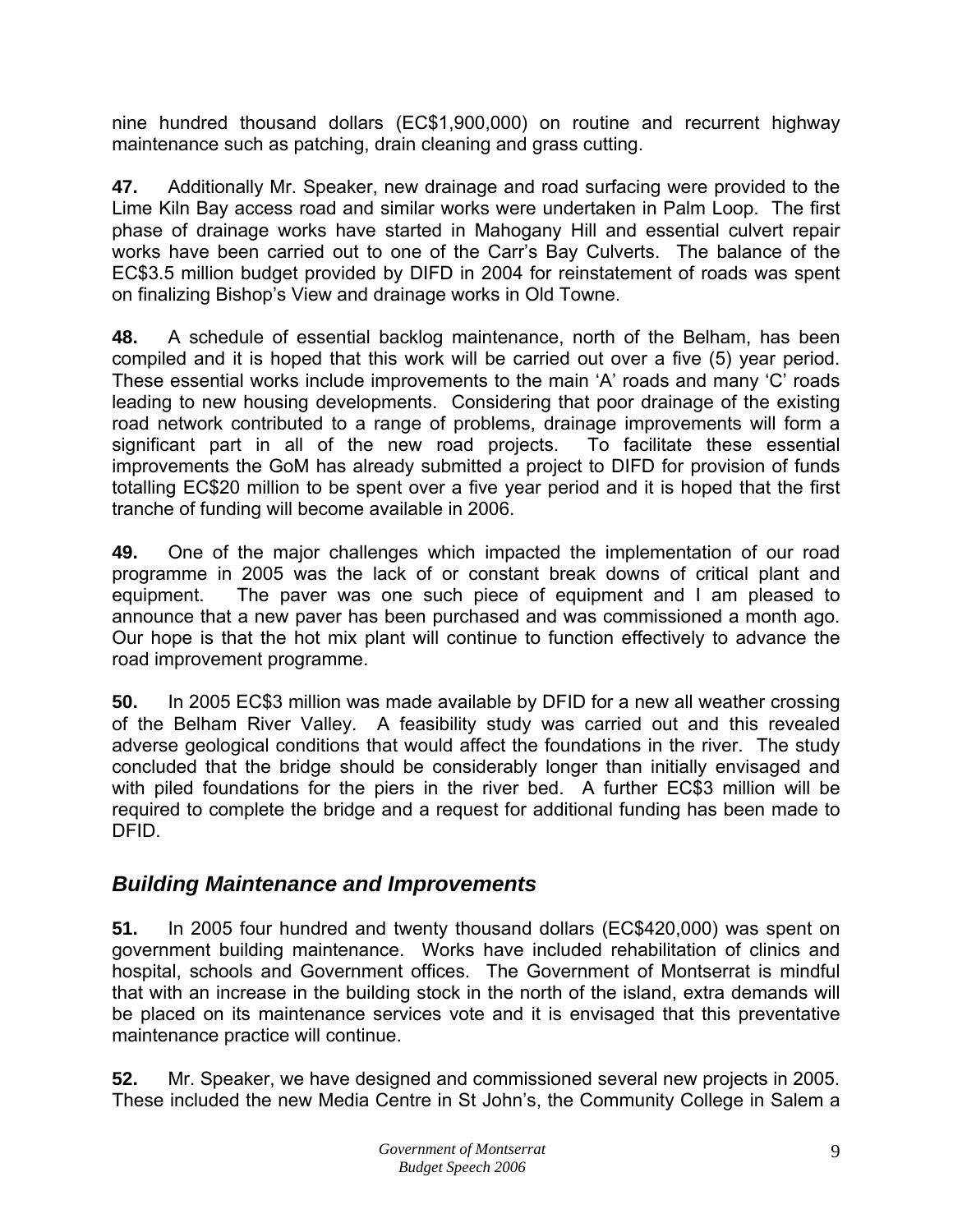<span id="page-11-0"></span>new Visitors Centre at the MVO and the Fire Training Building at Gerald's Airport. There are several on-going projects such as the new Government Headquarters in Brades, Factory Shell Conversion in Shinnlands for the new tile making factory, Hillview Homes at St John's and a Minor Operating Theatre at the Hospital. Other projects being planned and which are in design stages include the new Ministry of Health Headquarters at St. John's, ZJB Radio Station in St Peter's and the new Ministry of Communications and Works Headquarters at Little Bay.

**53.** During 2005 we have employed in excess of thirty (30) petty contractors on both the road and building programmes. We will continue along these lines as this practice ensures the employment of many persons within the labour market.

# *Utilities Development*

**54.** Mr. Speaker a country's development thrust cannot be advanced without the existence of highly developed utilities infrastructure. Montserrat Electricity Services Limited (MONLEC) continues to satisfy the electricity needs of the community, in spite of the many challenges it has faced since the commencement of volcanic activity. Notwithstanding this, the company has cautioned that the seemingly tranquil situation cannot be sustained, unless major investments are urgently made in a generating plant.

**55.** After abandoning its permanent power station in Plymouth ten years ago, the utility operated an emergency facility in Salem, which was subsequently relocated to Brades. This has served the island well, in terms of system capacity and reliability, but the Management of the utility has confirmed that the stage has been reached for this temporary facility to be granted a well-deserved retirement, and replaced by a new permanent electricity generating station.

**56.** At this point, I must express my Government's sincere appreciation to the employees of MONLEC, who despite the challenges, continue to ensure that the island's electricity needs are adequately satisfied.

**57.** A power system study and technical planning for the new station were completed in early 2005, and subsequently, Government has been assisting the utility with arrangements for financing approximately EC\$7 million of the EC\$16 million project. Disappointingly however, delays have occurred because of the need for further studies by DFID, regarding any possible grant, and subsequent British government guarantees for a loan portion.

**58.** The Government hopes that the financing arrangements will soon be completed, so that the company will be in a position to award a contract for the supply of a medium speed diesel engine and construction of the power station building.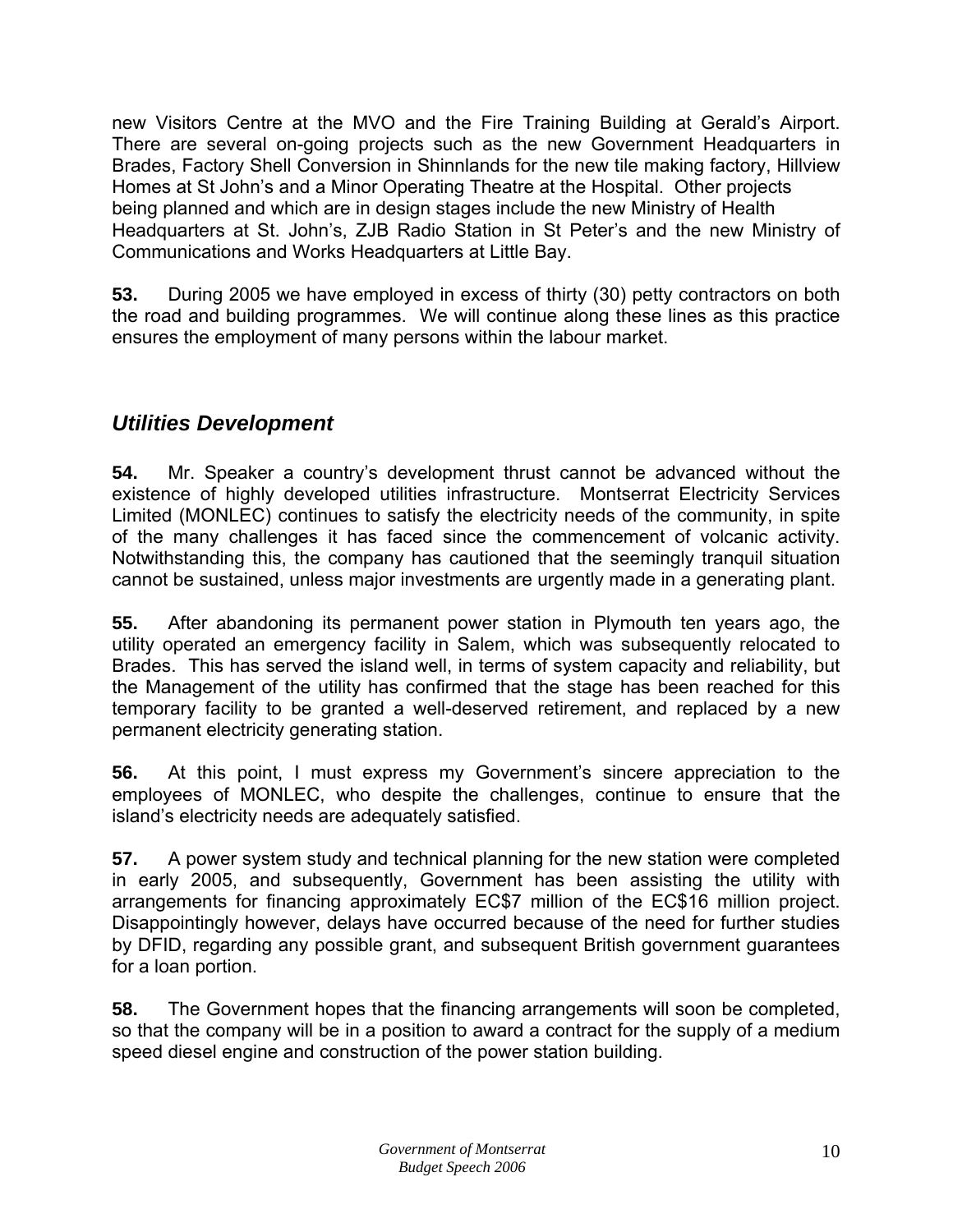**59.** Basic electricity tariffs which are intended to cover the operating and maintenance costs, as well as provide a margin for future investments in plant and machinery, do not adequately satisfy the current and future requirements of MONLEC. Consequently, the government has received an application from the company for increases in Basic Domestic and Commercial tariffs. In expressing the need for a new tariff, the utility has drawn attention to the fact that Basic Commercial rates have not been increased during the last eleven years, and therefore have not kept pace with inflation.

**60.** Government is actively exploring options for developing the island's indigenous energy resources, in an effort to cushion the impact of future energy prices. However, let us not be under any illusion that quick solutions are around the corner. In addition to the arduous task of exploration, renewable energy sources carry various risks and these must be carefully evaluated and minimized, to ensure that our country receives the maximum benefit.

**61.** While high energy prices remain a global phenomenon, and are uncontrollable at the local level, the Government advises all residents and businesses on Montserrat to ensure that their appliances are operating as efficiently as possible, and that they exercise thrift in the use of energy.

**62.** Mr. Speaker with respect to our water resources, in 2005 the Montserrat Water Authority facilitated the completion of the following projects:- construction of new distribution networks at Lookout and Little Bay, new reservoirs at Dick Hill and Olveston, and further development of the settling ponds at Lookout. We have worked closely with consultants from DFID to progress the much-delayed Water III Project and brought it to a successful conclusion and it is envisaged that DFID will approve this project shortly.

**63.** Implementation of the remaining elements under this project in 2006 will see the supply network finally reaching a sustainable state, in which all ongoing costs of maintenance and refurbishment can be met through our normal income from our customers without requiring external funding from DFID. This effort will be helped by the implementation of the Water Bottling project proposed by a German company.

**64.** Government is also considering the transfer for sewerage services, that is the collection and disposal of sludge from PWD to the Water Authority. This transfer will better place the operation alongside the other core services of the Water Authority. Work will therefore continue on the drafting of appropriate legislation and the development of tariffs for sewerage services.

**65.** In 1998, Executive Council agreed that Montserrat Electricity Services and the Montserrat Water Authority (MWA) should be merged to form a new integrated utility, Montserrat Utilities Ltd (MUL). In June 2005, an internationally experienced utility consultant and change manager was appointed to be the new head of MUL, and he has brought added impetus and momentum to the process. Five key areas to be worked on have been identified and the New Manager has been working with staff throughout the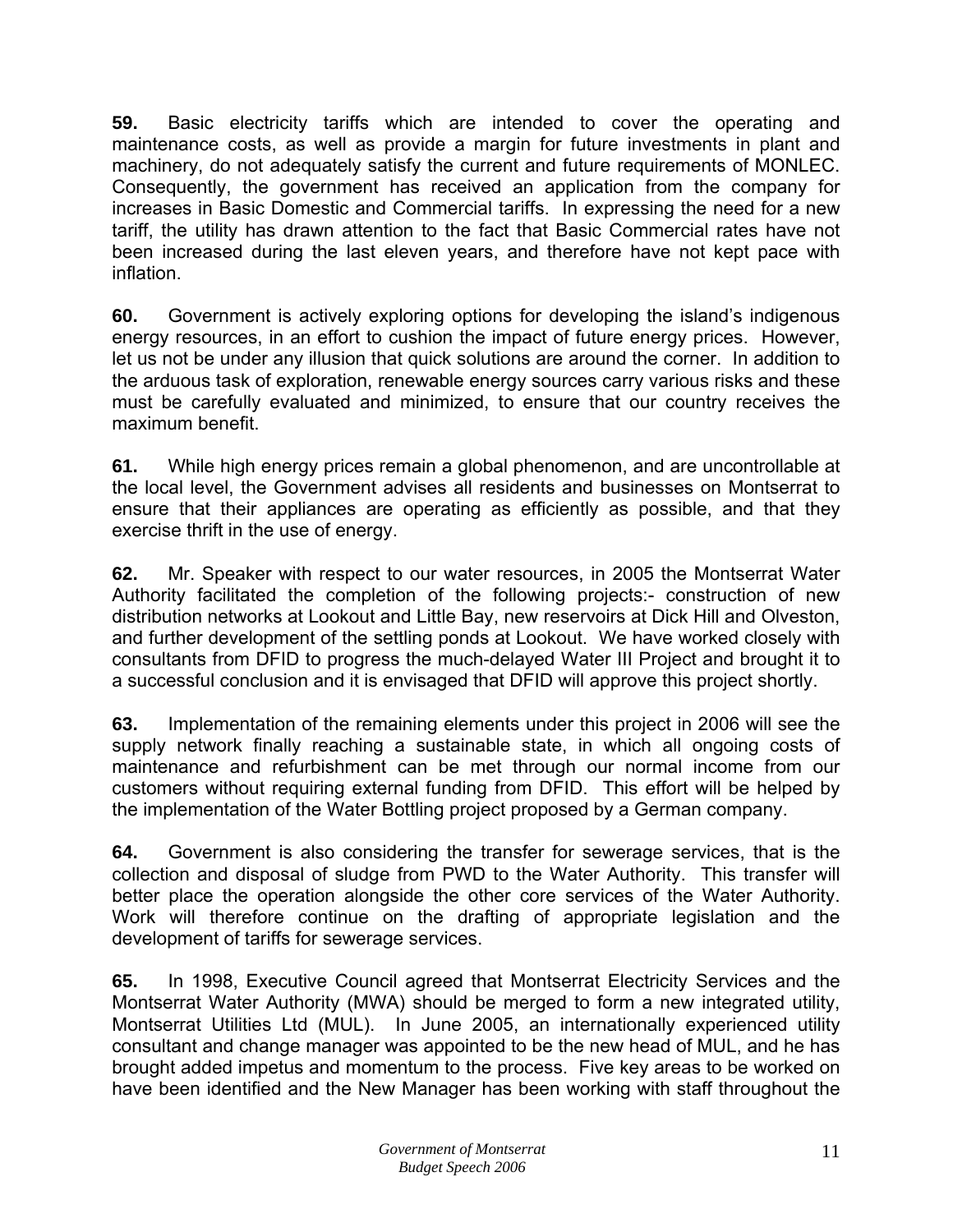<span id="page-13-0"></span>organisation on these. We are working towards having the enabling legislation ready for Executive Council by March, so that formal merger can take place later this year.

**66.** We thank Mr. Hilton Howson who performed the role of interim Managing Director of MUL for the last four years and for the sterling service he has given to MONLEC as employee and manager over the last 31 years.

# *Sea & Airport Facilities*

**67.** Mr. Speaker the Montserrat Port Authority continues to demonstrate a commitment to supporting the economy of Montserrat by enhancing staff development, and maintaining security and facilities essential to the safe and efficient transportation needs of the population of Montserrat.

**68.** One of the major activities that will be pursued next year is the undertaking of a consultancy for the seaside development of the Port. Already, the Terms of Reference for this exercise are being completed and it is hoped that this activity will commence early in the year. This consultancy exercise among other items will consider improvements to the jetty and also the construction of a breakwater to allow continued port operations in any type of weather conditions.

**69.** The Slipway was completed during 2004 and despite all the issues surrounding this facility, both fishermen and other boat users continued to utilise this facility successfully to launch and retrieve their boats on a regular basis.

**70.** We have also instructed the Montserrat Port Authority to construct a building in the Little Bay area to provide adequate accommodation for a number of departments associated with the operations of the Port. The necessary background work has been undertaken and it is anticipated that the lands will be made available this year to allow implementation of the project.

**71.** Mr. Speaker practical completion of the Gerald's Airport Project was achieved on July 09, 2005 and on July 11 the new airport was opened for commercial fixed wing aircraft operations.

**72.** The St Maarten-based Windward Island Airways International NV (WinAir), which was selected from a GoM public tender process as the preferred carrier, operates the scheduled services under the contractual terms of a Public Service Obligation (PSO). The PSO was imposed on the Antigua-Montserrat-Antigua (ANU-MNI-ANU) route by the Government to underpin the lifeline support of the service, which includes medivac, business tour and travel airlift services. The airport is open for general charter service operations from neighbouring islands including Antigua, Guadeloupe, St Kitts, Puerto Rico and St Maarten.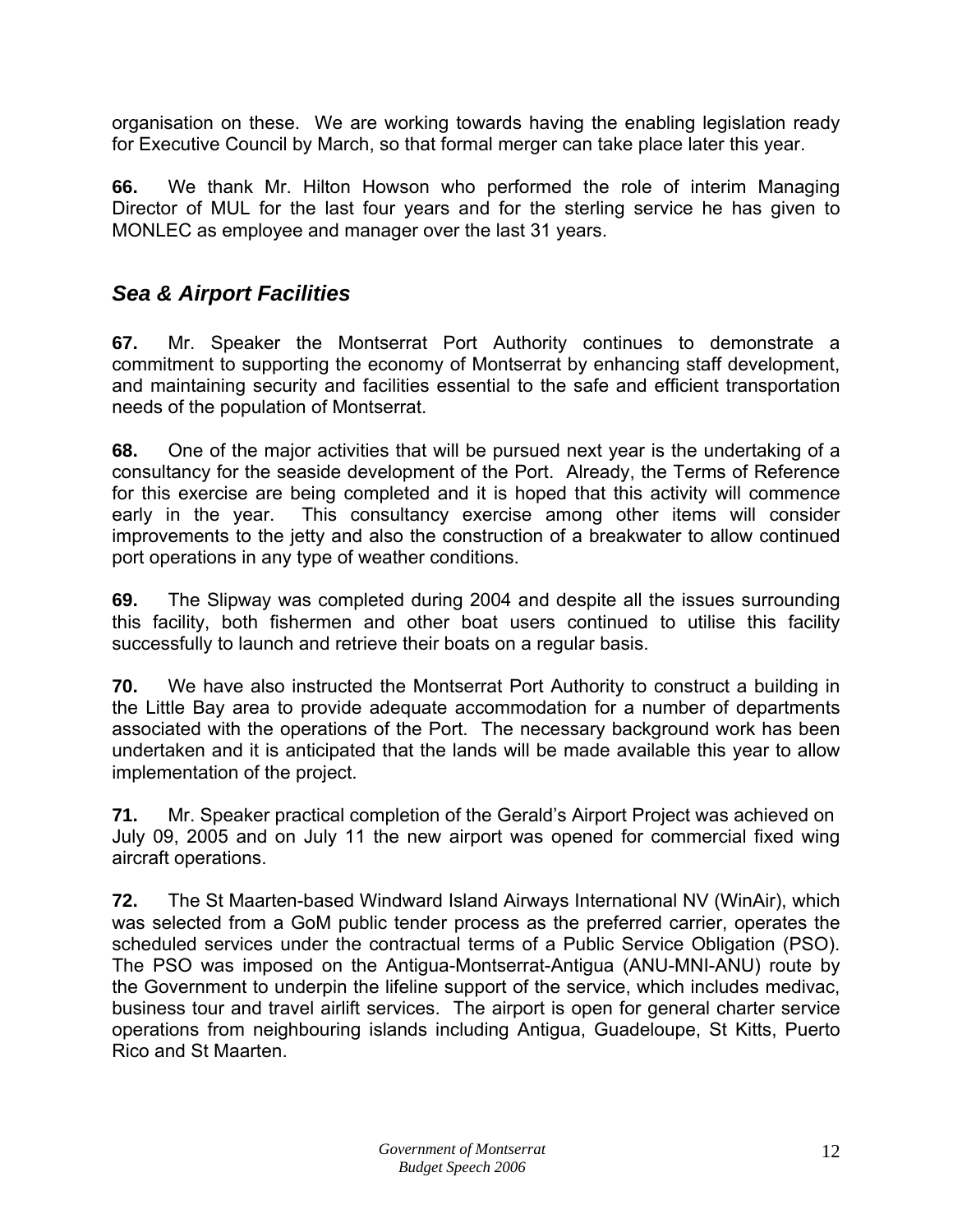<span id="page-14-0"></span>**73.** Earlier in the year, on 22 February 2005 the airport's new terminal building was commissioned into service by Her Royal Highness, the Princess Royal, Princess Anne. We were grateful for her presence on island knowing how busy her schedule may have been.

**74.** The airport facility has enhanced Montserrat as a tourist destination with the provision of a reliable, safe, efficient and effective air-transportation service that is also encouraging businesses to come to Montserrat. Our intense promotional activities will, over time, assist in bringing about the anticipated economic spin-offs in tourism related areas of food production, taxi and tour services and a range of hospitality services as was the Montserrat experience in the pre-volcano period.

**75.** During 2005, the Eastern Caribbean Central Bank, (ECCB) reported the airport construction activities as fuelling economic activity as the project also spawned an impressive re-housing programme and employed scores of skilled and professional workers. The airport project also created a number of permanent employment positions in airport security and travel services at the New Gerald's Airport.

**76.** As at the end of September 2005, a total of EC\$51.95 million was expended/committed on the Gerald's Airport Project. This amount is slightly over the approved budget. The Airport Project has a maintenance period of one year ending around July 09, 2006 by which time final accounts settlement are to be completed.

# *Telecommunications Licensing & Development*

**77.** Mr. Speaker, full liberalization of the telecommunication market remains one of this Government's main goals, but there are major constraints to be overcome before liberalization can become a reality. These include, securing the co-operation of the incumbent national operators, and funding for telecommunications-related functions such as staffing and training. Also, a very strong regulatory framework and easily understood and transparent policies are extremely critical. We are pleased to announce that during the past year significant advances have been made towards these key telecommunications matters.

**78.** Given this policy intention, it is important to note that our licence agreement with cable and Wireless ends in 2007. We are currently in the process of preparing for these negotiations. It is timely, that we thank Cable & Wireless for providing reliable services over the years. We should also, take the opportunity to state that Government of Montserrat has received a proposal from Digicel which will be considered in the context of the negotiations and in relation to emerging telecommunication policy.

**79.** During the current year, we have sought approval of funding from FCO to obtain the services of an international expert to assist the Government of Montserrat in pursuing its key telecoms objectives. Approval has been granted and it is anticipated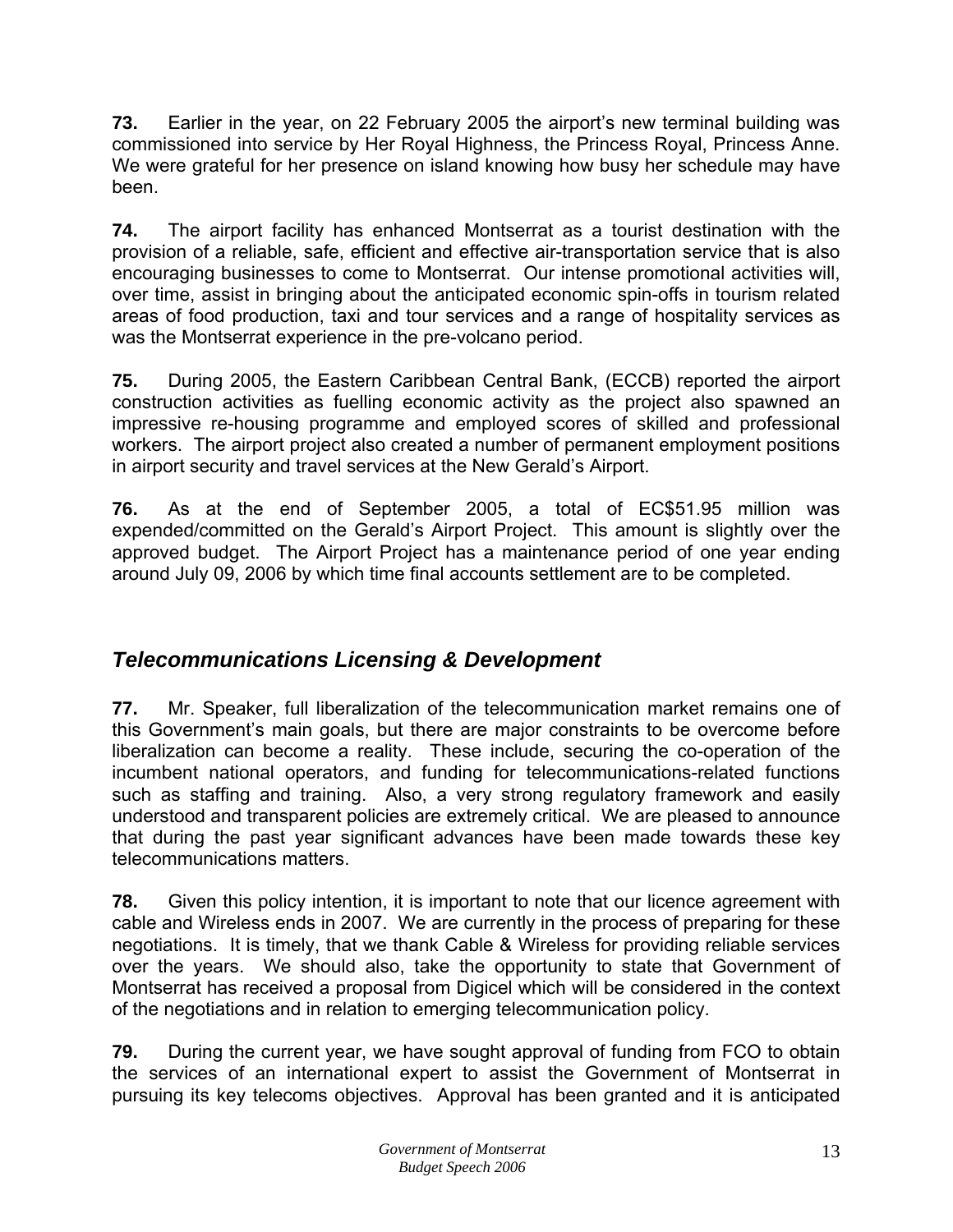<span id="page-15-0"></span>that the expert, who has worked with Montserrat previously, would be available to provide technical assistance within the first quarter of 2006.

**80.** Developing countries face many infrastructure challenges. While roads, water, and electricity are obvious fundamental requirements, development of a strong communications and information system is vital for the country to survive and thrive. As global developments increasingly push for competition and its benefits, developing countries can realize these benefits in part through encouraging the establishment of an indigenous telecommunications sector. One highly effective way of achieving this is to promote and nurture the growth of small and entrepreneurial entities within the sector.

### *Little Bay Developments*

**81.** The installation of infrastructure in Little Bay will commence early in the second quarter of 2006. The Consultant for Little Bay has been instructed to proceed with the detailed design for Phase 1 Infrastructure of the project. The activities related to this project will be further developed and implemented through the Development Corporation. This will be a major step forward for the local economy and therefore has been given priority within our development plans.

#### **Sector-wide Development Programmes**

#### *Agriculture*

**82.** Mr. Speaker, we are well aware that after the volcanic crisis, the majority of the fertile agricultural lands, pasture and fishing areas are in the Day Time Entry Zone (DTEZ) with restricted with no access to them. We recognise the importance of food security and every effort will be made to make this possible. Our intention is therefore to:

- i. Continue to provide incentives to farmers to increase the acreage of lands under production;
- ii. Establish a food processing laboratory to assist farmers in improving the shelf-life of products. This we hope will lead to small scale industries using local produce;
- iii. Continue to encourage backyard gardening through various schemes. We have so far provided water tanks for this purpose;
- iv. Construct a public market in 2006 to improve the facilities available to farmers for trading their products;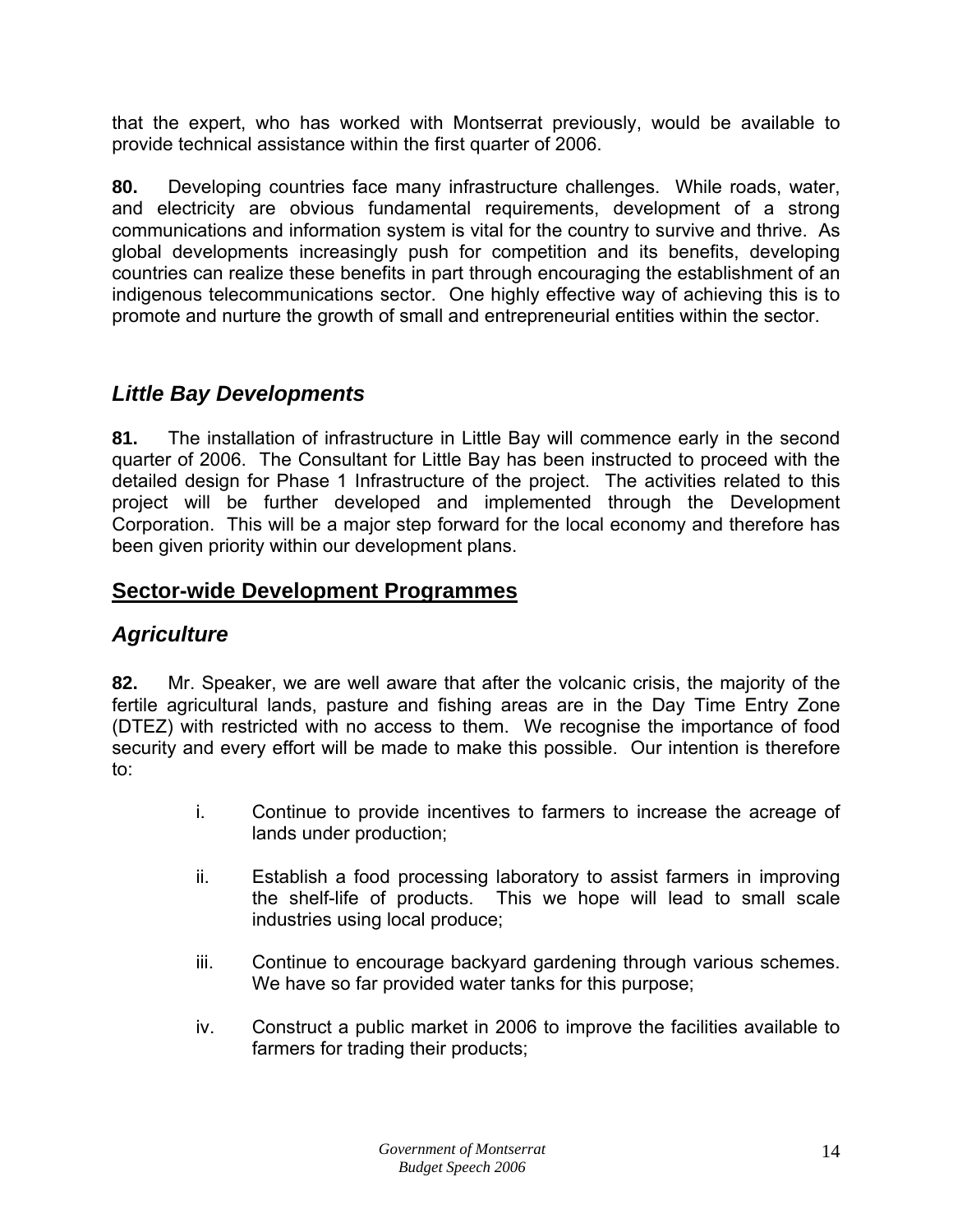v. Construct an abattoir on lands which have already being purchased by the Ministry for use by 2007/8.

<span id="page-16-0"></span>**83.** The Ministry has been allocated approximately EC\$12 million to enable it to deliver these programmes.

### *Construction*

**84.** The construction sector is one of the lead sectors of the Montserrat economy contributing around 25% of GDP. This is generally dominated by public sector construction, however private construction activities are increasing and this is a good sign. In 2005, there were one hundred and twenty eight (128) planning applications, compared to ninety (90) in 2004. Of the one hundred and twenty eight (128) applications received, eighty nine (89) were approved, and work commenced on fifty six (56) buildings. The combined value of these applications was fourteen million one hundred and four thousand four hundred sixty four dollars (EC\$14,104,464).

**85.** In 2006, government is expected to continue to play a significant role in this sector. Some one hundred and twenty (120) serviced lots at Lookout are near completion. In addition, the Look Out housing schemes when completed will ensure the construction of sixty (60) two and three bed room houses. This project will start in the first half of 2006. We have already received the green light from the European Union to begin the project.

**86.** Mr. Speaker, based on the estimates provided in the Housing Strategy, EC\$43 million will become available as a result of selling the service lots and the EU funded houses when completed, existing housing units and DFID funded public houses.

**87.** We intend to construct over the next three (3) years one hundred and forty (140) public assistance housing units, create a challenge fund for infrastructure development for these housing development areas and to provide housing assistance not exceeding thirty thousand dollars (\$30,000) to five hundred and thirty (530) families to meet the equity requirements of the banks so that they can own their own homes. This,

Mr. Speaker, will serve to leverage private construction and to further increase the contribution of the construction sector to GDP. As the consequence, the next 3-5 years should be good for tradesmen and other workers in the construction sector.

# *Mining & Quarrying*

**88.** Mr. Speaker, many people thought and many still do, consider the volcano as a curse. The millions of tonnes of ash, sand and pumice are finding its place in the construction industry. In fact, Mr Speaker over four (4) initiatives are in progress to mine and export the volcanic materials or to process the ash into a variety of materials for export. Many are now saying that if the volcano does not do any worst than it has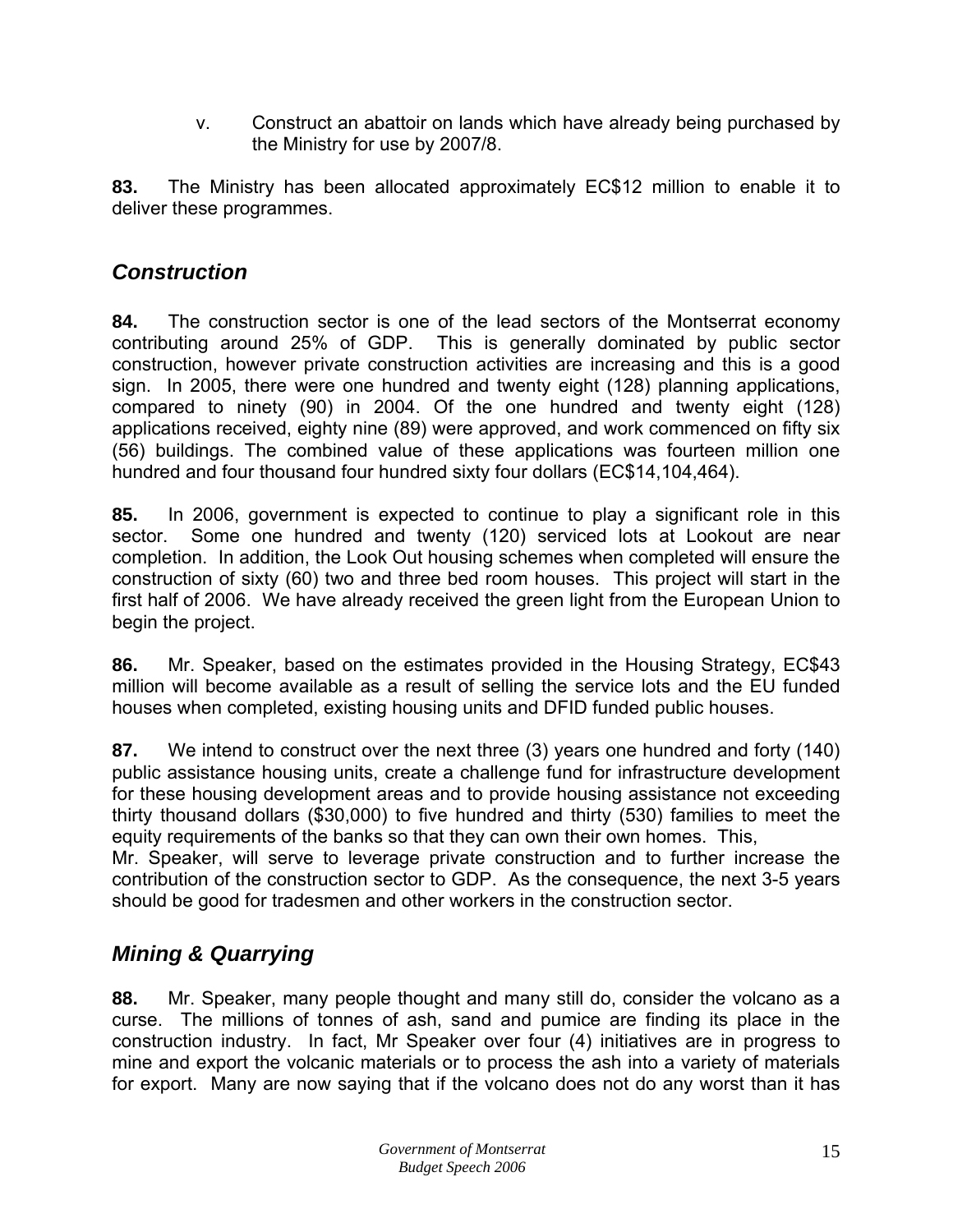<span id="page-17-0"></span>done, that we will have a self-replenishing resource that could earn millions for the island.

**89.** The Montserrat Port Authority has now produced a security and operational plan for the use of Port Plymouth for this purpose. Some five shipments of sand in 2005 and two shipments so far in 2006 were taken to St. Marten and Anguilla from the Plymouth jetty. These exports were undertaken by Selsi Ltd. My Government remains confident that our greatest benefits lie ahead in spite of our present challenges.

**90.** Clearly, the mining and quarrying sector is likely to become a major contributor to GDP over the next two to three years.

# *Tourism*

**91.** The Montserrat Tourist Board is well on the way to implementing some of the projects outlined in the Tourism Development Plan and strategy document.

**92.** In early 2005 Montserrat launched its new image, The Charm…the adventure and a new tag line –"A Caribbean Treasure, Spectacular by Nature" was introduced and new products including volcano adventure, nature adventure and villa vacations promotional material were developed.

**93.** Montserrat was featured in a big way at World Travel Market (WTM) last year, which took place in London, England from November  $14 - 18$ . The island's new image was showcased with the launching of several new brochures and the new and improved website, additionally, soca superstar Alphonsus 'Arrow' Cassell performed live to various business persons such as the travel agents, investors and the media who were present in great numbers at the show.

**94.** A number of radio interviews, press releases, and advertising campaigns were done locally, regionally and internationally. Montserrat was featured prominently in various magazines including *American Way (American In-flight magazine*), *Sport Diver Magazine*, *SAGA Magazine*, *Sunday Times Travel Magazine*, *Fordor's Guide* and the *Men's Journal*. We were also featured in several newspapers such as *The Boston Herald*, *The Mail on Sunday*, The *Independent Online edition*, *Travel Trade Gazette* and Daily *Telegraph* among others.

**95.** The development of walking trails program has begun. Six trails have so far been completed. Completion of the walking trails program is anticipated during the second quarter of 2006.

**96.** A bidder was awarded the contract for the Dive Promotion project which started late November 2005. Completion of this project is expected in the next couple of weeks.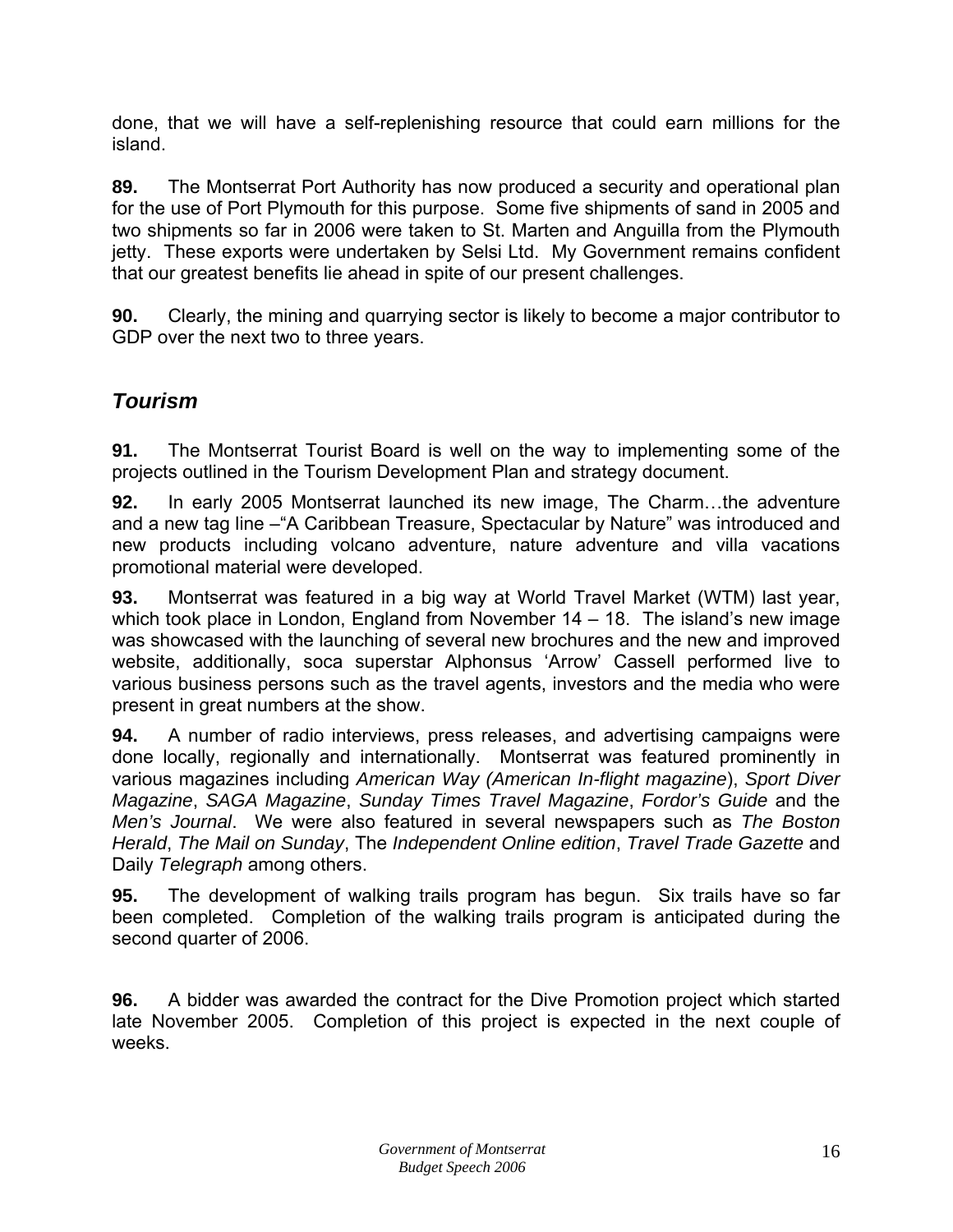<span id="page-18-0"></span>**97.** A Project Coordinator has been recruited to undertake the signage programme. A number of signs have been erected to give greater prominence to our villages and roads. Completion of this assignment is likely during the first quarter of 2006.

**98.** A feasibility study was completed for a Golf Course. The project is now in the hands of the private sector for them to proceed with the development as outlined by the noted PGA consultant.

**99.** The Tourism Development Plan part-funded an Interpretation Centre at the Montserrat Volcano Observatory, which is now nearing completion. The Centre when complete will feature the volcanic eruptions and devastations in a dramatic video presentation, supported by scientific models, technology and explanations. A Customer Service Host Programme held from April 11, 2005 to September 7, 2005 provided training for one hundred and eighteen (118) participants. A graduation Ceremony was held during Tourism Week on October 8, 2005 for the participants. Funds will be put into Montserrat Tourist Board's fiscal 2005/2006 budget for the programme to be continued by the Montserrat Community College.

**100.** From November 14 – December 3 2005, the Montserrat Tourist Board provided certification training to approximately eighty (80) persons in the tourism industry in the areas of housekeeping, bartending, food hygiene, restaurant server and front desk and operations. Successful candidates who completed the exams were awarded American Hotel and Lodging Association Certificates and certificates were also awarded to the participants who undertook Food Hygiene Training.

# **Strengthening Public Institutions and Services**

**101.** Mr. Speaker, over the last five (5) years, we have had many discussions about government institutions and government provided a forum for every interested person to make suggestions for the improvement of public service delivery.

**102.** We remain committed to re-engineering and improving the quality and responsiveness of all of our public institutions on island. We believe that this is essential if we are to exist and effectively compete in a regionalised market place.

**103.** There are several key areas of focus:

- i. Constitutional Reforms
- ii. Public Service Structure and Service Delivery mechanisms
- iii. Private and Public Investment Facilitation
- iv. E-Government improvements

**104.** Therefore, commencing this year and over the next three (3) years, we will give priority to issues around institutional development and reform and this year's budget theme gives a clear message of government's intentions in this area.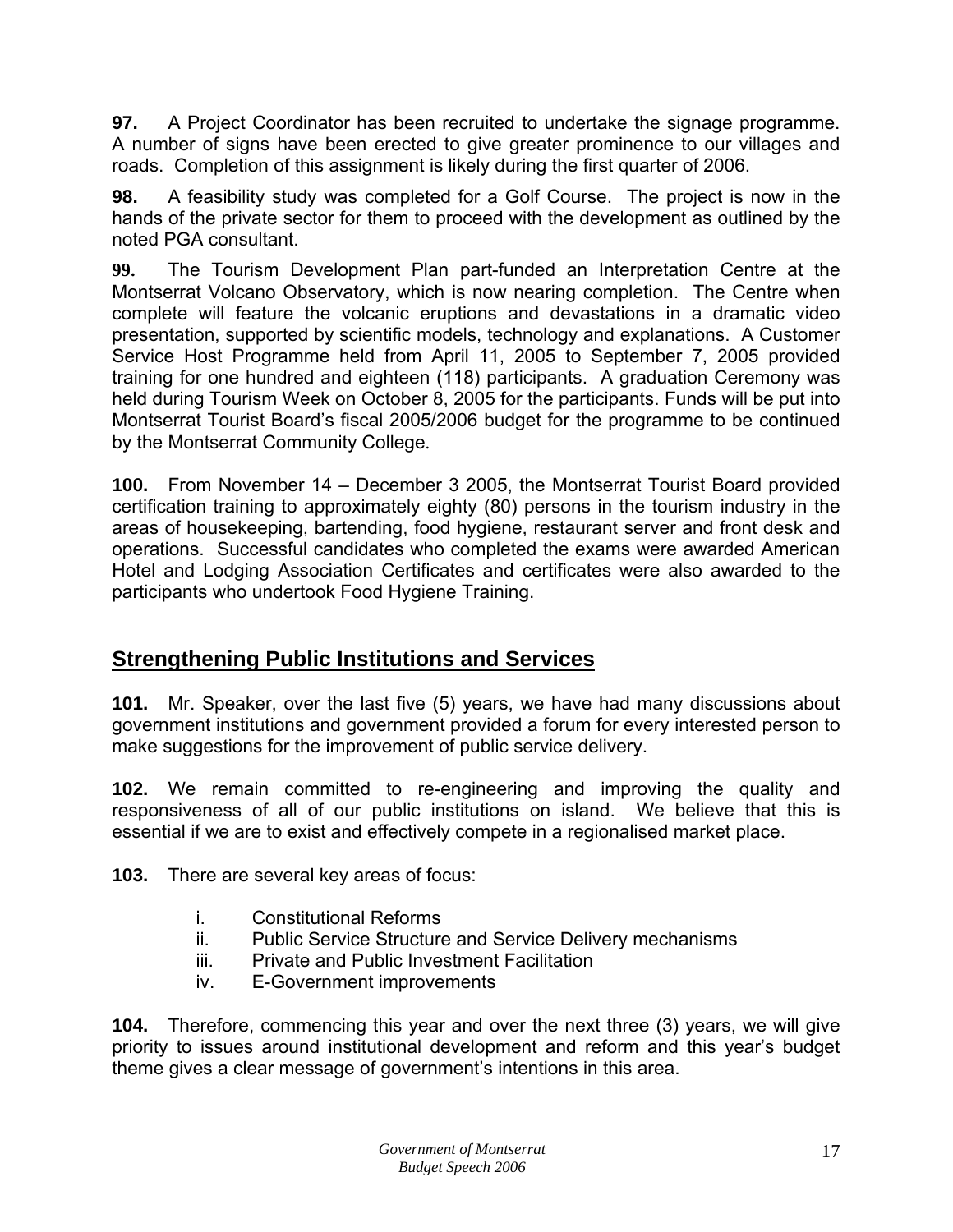### <span id="page-19-0"></span>*Constitutional Reforms*

**105.** As you are aware, Government is in the process of negotiating a new constitution with Her Majesty's Government. It is our intention to make improvements to the present constitution that will:

- i. preserve our ability to move towards greater self determination when the circumstances permit
- ii. define more clearly the responsibilities and relationships between the institutions and parties named in the constitution
- iii. take account of international norms and practices as they relate to **Montserrat**
- iv. generally modernise the current constitution.

**106.** Members of Legislative Council made submissions for inclusion and a preliminary draft constitution has been submitted by Her Majesty's Government for consideration and discussion. All members of Legislative Council are now in possession of the draft. It is Government's intention to publish and discuss the constitution publicly when a final draft is ready.

#### *Public Service Structure and Service Delivery mechanisms*

**107.** Mr. Speaker, the level of accommodation for government of offices that was provided by DFID was meant to be temporary. The public services are expanding and adequate facilities are necessary to ensure that public documents are secured and safeguarded. This matter must be addressed as a matter of priority as the combination of rents paid and maintenance cost on the current stock of buildings can only contribute to the already high uncontrollable budget costs.

**108.** Government of Montserrat has started to address this matter. In May, the Department of Administration and the Government Information Systems unit will move into permanent accommodation. The project is partially financed by DFID and Government of Montserrat. We also have a joint proposal from British American Insurance and the Montserrat Building Society to fund an office block on the Brades Compound. The schedule of accommodation is now with the financiers and we are awaiting a document outlining the terms and conditions for consideration. We have raised the issue of appropriate accommodation with officials in DFID and we hope that this will be taken into account in 2007 aid discussions.

**109.** Mr. Speaker, we have stated our commitment to public service reform. A project was approved in 2005 and the first phase completed. This was to identify the key issues facing the public service and to agree a phased, practical and consensus building approach to reform over the next three years. The key elements have now been agreed and the consultants, Atos Consulting, have begun the analysis.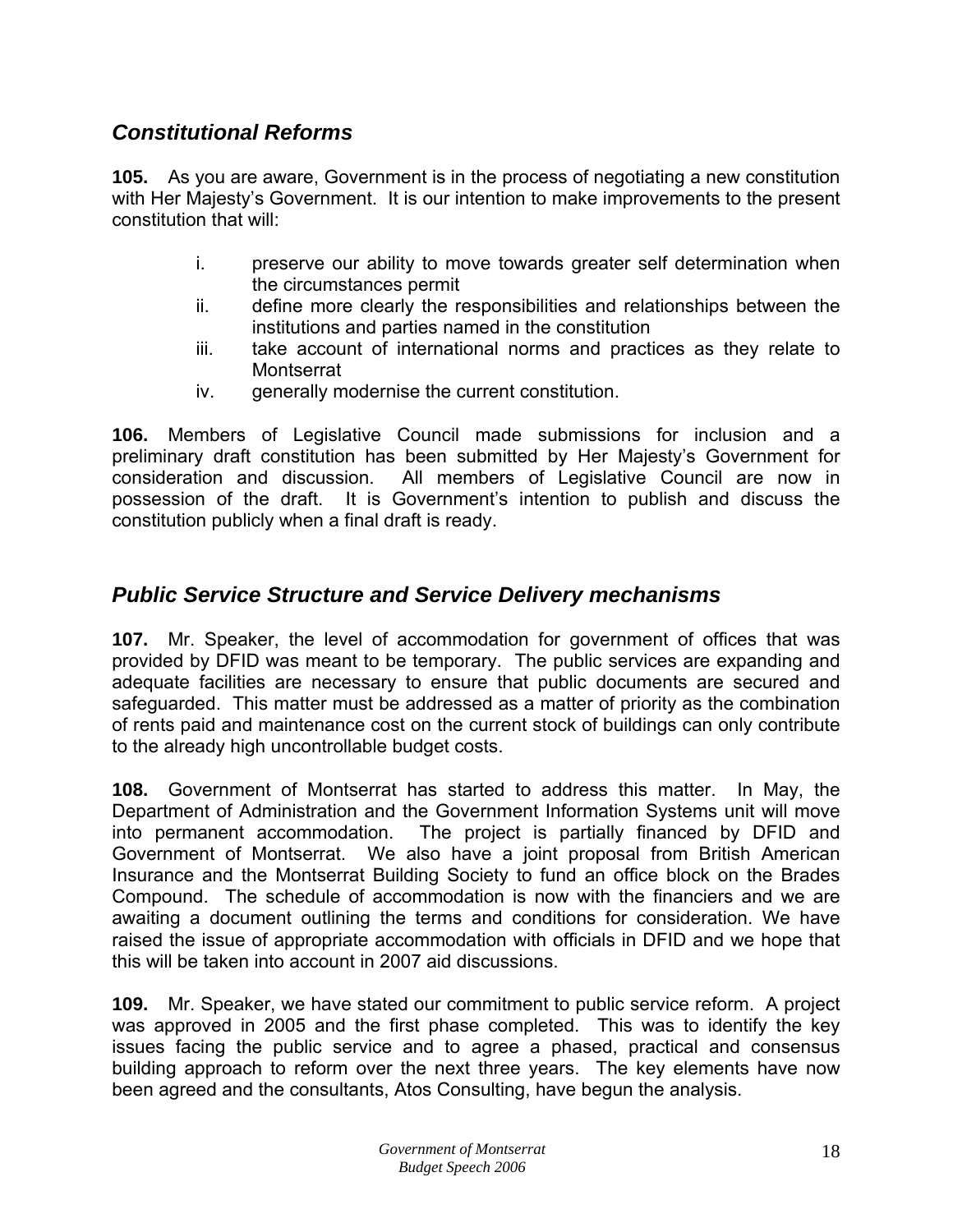<span id="page-20-0"></span>**110.** In order to ensure that the reform process is taken forward as a matter of priority, we have established an office of the Chief Secretary and this has been included in the 2006 estimates of expenditure. The entire programme will cost over EC\$5 million including training, consultancies, and implementation and personnel recruitment costs.

**111.** It is our desire that at the end of this process we will have an efficient, effective and customer focused public service. Mr Speaker, this is an essential element in our quest **to build strong, efficient and sustainable institutions for the future.** 

**112.** Again, Mr Speaker, we have suffered from the lack of continuity and efficiency resulting from recruiting high cost personnel from overseas. In an effort to reverse this situation, we have introduced the concept of training posts so that nationals can be appointed to understudy professionals recruited from abroad.

**113.** We have created eight (8) such training posts, two (2) in the Ministry of Health, two (2) in Legal Department and four (4) in the Ministry of Communication and Works. It is our hope that over the next five (5) years that nationals will occupy several of the positions now held by non-nationals.

# *Private and Public Investment Facilitation*

**114.** Mr. Speaker, my Government is determined to overcome the bottlenecks in the implementation of key investment projects both in the public and private sector. We have sought to address this matter through public service means and the results have been less than we had anticipated. Clearly, there is a need to move away from the bureaucratic operations of the public service to a more responsive, output focused institutional arrangement.

**115.** The aim is to establish a company, called the Montserrat Development Corporation to deliver among other things:

- Business counselling and consultancy services;
- Skills and management training programmes;
- Export promotion and inward investment units;
- A credit guarantee fund supported by banking institutions;
- A venture capital fund mechanism;
- Assist with developing and implementing GoM's outsourcing plans;
- Construct and rent industrial/business premises;
- Promote the development of the financial services sector.

**116.** We anticipate that this organisation will be operational by October 2006. It is our intention to use this corporate vehicle to expedite access to the EC\$33 million allocated to Montserrat by the European Union for Little Bay Development including appropriate port facilities. We hope to access these funds by the last quarter of 2006.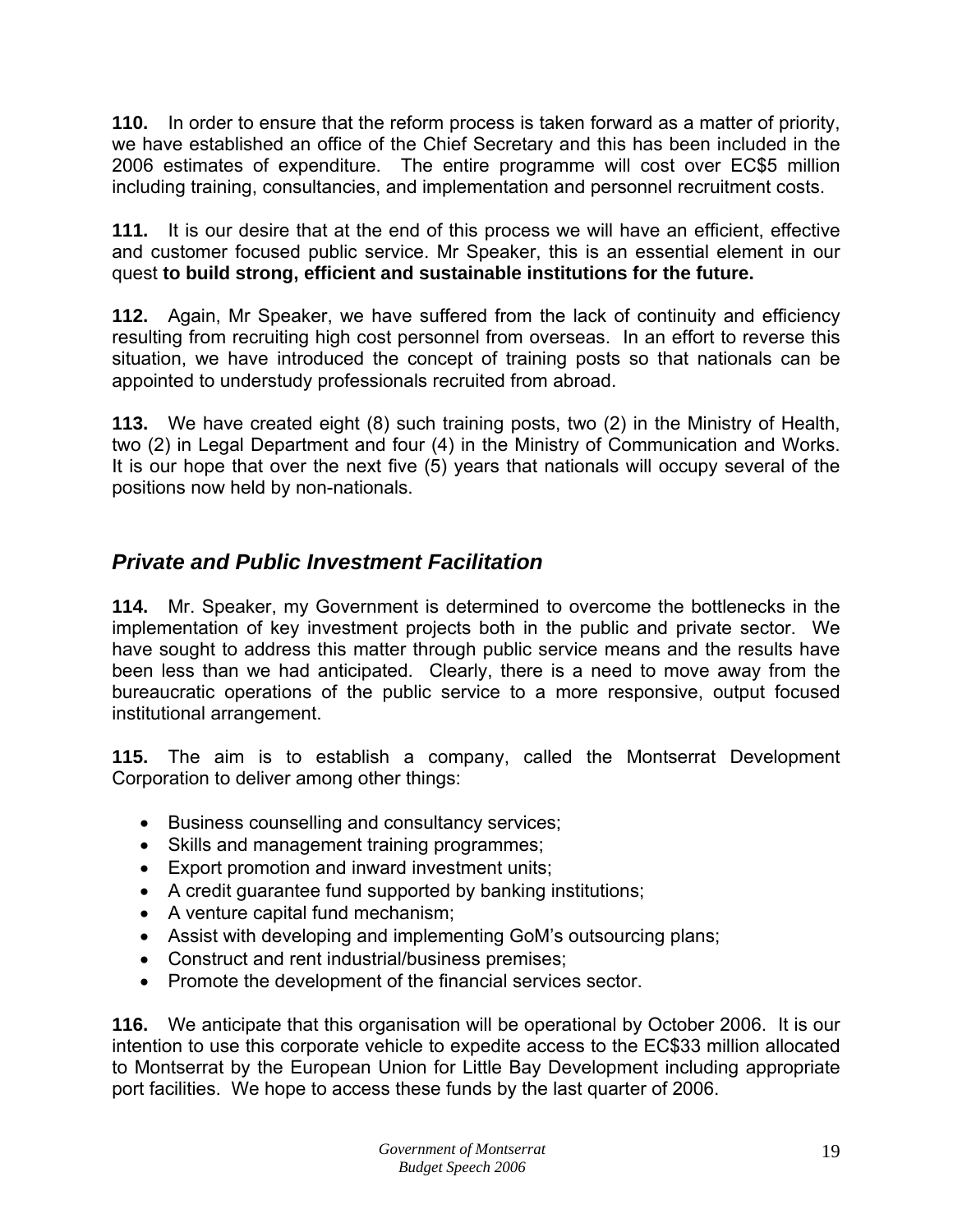<span id="page-21-0"></span>**117.** Mr Speaker, we cannot afford to miss investment opportunities because it places great pressure on the public budget and on everyone who wish to live and contribute to the development of the island. It is for this reason that we are **establishing the Montserrat Development Corporation as the institution that would enhance and strengthen the delivery of our private sector programme.** 

### *E-Government improvements*

**118.** The Government Information Systems Unit (GIS) is continuing to build the network infrastructure and services that are necessary to enable the public service to be transformed into a more accessible organization.

**119.** Mr. Speaker, in 2005 work was completed on the expansion of the main government Intranet. This allows for essential services such as the Financial Management system, SmartStream and the Corporate Email system to be rolled out to every government department.

**120.** In 2006 we will be focusing on the delivery of targeted training courses to assist officers throughout the organization in leveraging the technology further to improve the delivery of timely services to their internal and external clients.

**121.** Further Mr. Speaker in 2006 we will be assisting the schools in the setting up of network infrastructure which will form the basic foundation for the deeper integration of Information and Communications Technology into the teaching and learning processes.

**122.** The GIS is currently finalizing an e-Government Strategy paper that will set out the guidelines and principles of a more dynamic and citizen centered government. This Government will then put forward the legislation that will be required to govern business and data transactions in the new e-Government paradigm.

**123.** Currently, the Government Network Infrastructure comprise twenty eight (28) servers, over twenty five (25) switches, routers, firewalls, over twenty (20) wireless radios and antennae, three hundred and twenty five (325) client PC's and laptops, over eight (80) printers and forty (40) scanners. The network offers service to thirty five (35) departments or three hundred and fifty (350) users. The Government Accounting system (SmartStream) is accessed by approximately one hundred and fifty (150) users throughout ministries and departments. We are at the stage Mr. Speaker, that if we were to communicate and file documents by electronic means, it is conceivable that we can cut our printing and stationary costs by more than 50%.

**124.** My Government wishes to thank the Director of Government Information Systems department and his team for developing and managing this complex 21<sup>st</sup> Century technology in such a short time. It has now become one of GoM's most valuable assets.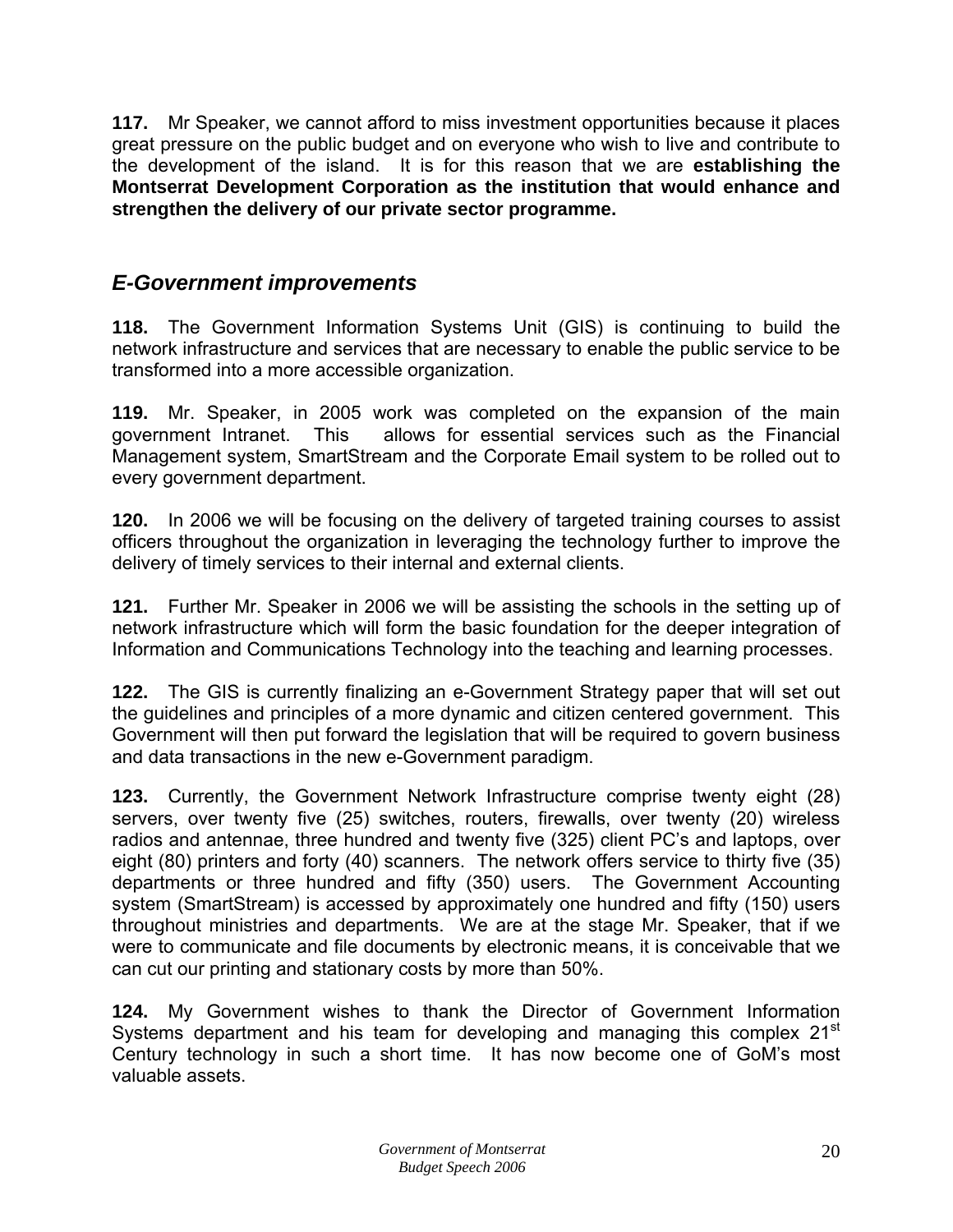# <span id="page-22-0"></span>**Promoting Population Growth**

**125.** Mr. Speaker, I am pleased to report that our population continues to grow at a rate of approximately 4.5% from 2002 – 2005. The absolute numbers are quite small when we consider a population of just under five thousand (5,000). However, this is significant in terms of the traumatic experiences we have had over the last ten years causing us to lose 75% of our population. We have to therefore, celebrate our successes however small they may be.

**126.** In my last Budget presentation, I promised that we would develop a population policy. Mr. Speaker, I am happy to announce that the first step in this process has been achieved with the completion of a demographic study which was undertaken by a noted demographer from the University of the West Indies. This study concludes that tangible population growth will not be achieved by natural means only. A positive net migration flow will be a key factor in increasing the population in the short term.

**127.** In this regard, we will continue policies that will lend themselves to the return of Montserratians from abroad. This is not an easy process but we will systematically address the barriers to the resolution of this problem. The critical issues are those of housing, employment, sporting and entertainment, health care and education. It is our hope that the vision 2010 housing programme and the housing project aimed at building sixty (60) houses will assist this objective. The Water Bottling, mining and quarrying, geothermal, medical schools and composite manufacturing proposed investments will create the employment envisaged. We will by the end of this year have a brand new cultural centre to show case our local talent and host entertainers from all over the world, our health care systems are undergoing continual upgrade and we now have a community college. Our policies and programmes, Mr. Speaker have borne fruit, it's up to the managers who lead in these areas to ensure that the economy and the island obtains maximum benefit from the investment.

**128.** Last year, we said that we were committed to two strategies to encourage population growth. The first is to encourage migrant workers to settle on island with their families and to encourage Montserratians to return home. In fact, we said that we should encourage at least five (5) Montserratians to return home to fill vacancies on island in 2005. I am pleased to report that we have successfully recruited eight (8) Montserratians to vacant posts in the public services. We have also issued four hundred and sixty seven (467) work permits (including first time applicants and renewals) in 2005 and thirty three (33) permanent residencies for the same period to non nationals who work and have lived on island for over six years.

**129.** As we study the demographic report in greater detail, we will be able to develop a more proactive population policy to achieve our desired targets in terms of population growth.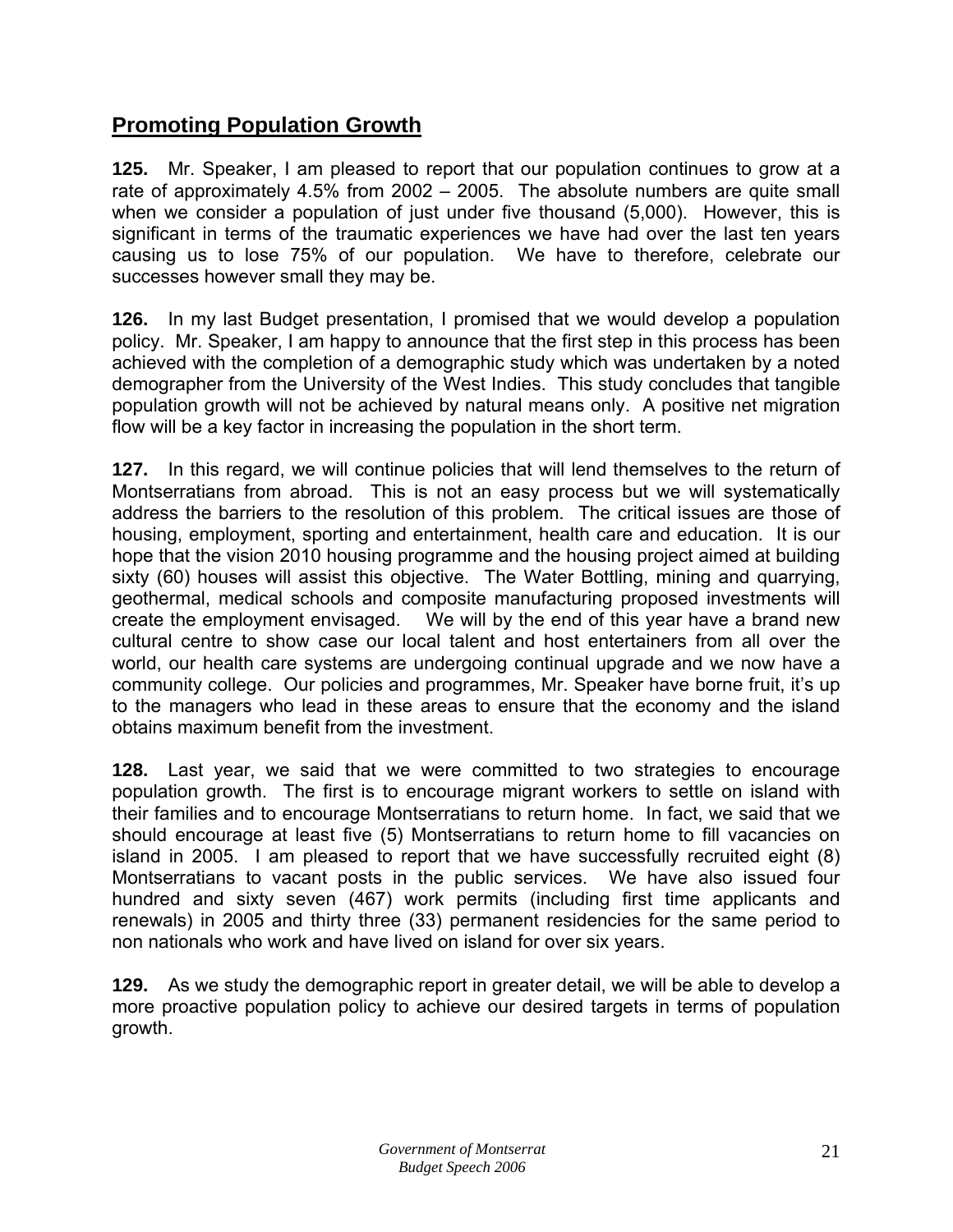### <span id="page-23-0"></span>*Labour Market Efficiency*

**130.** We will continue to have a flexible work permit policy in line with employment needs on island and where persons are law abiding and contribute positively to the economic development of Montserrat they will be accommodated.

**131.** This means, Mr. Speaker, that where there are vacancies in skilled and unskilled jobs and no national is available to fill them, then work permits should be issued to non nationals preferably citizens of other CARICOM countries. These persons should be of good character, have no previous criminal record and/or meet the criteria agreed to by Montserrat under any treaty arrangements.

**132.** Further, Mr. Speaker, where individuals have worked on island for more than three (3) years they should be issued work permits for themselves and their immediate family for periods of one (1) year at a time provided they have a job or demonstrate they can support themselves.

**133.** Mr. Speaker, I am clarifying this policy to ensure that persons who come to Montserrat to assist us with the rebuilding of the island are treated with respect and the dignity they deserve as a human being.

**134.** Good labour relations are vital to the stability and economic prosperity of every country. In this regard, this Government will continue in its efforts to combat illegal employment, and under-employment, protect employees' rights and privileges and enhance occupational health and safety regulations. This administration will continue to provide sound economic development so that more employment opportunities could be created. A number of planned projects coming on stream would greatly assist in reducing unemployment levels. Unemployed persons in the labour force are encouraged to prepare themselves by participating in ongoing training programmes which will make them more marketable.

**135.** One of our goals is to establish a Labour Market Information System (LMIS). This system will allow for the collection, collating and analyzing relevant data on wages, hours of work, work permits and employment placements. This information will provide indicators of change taking place within the local labour market. Information generated from the LMIS will facilitate the decision making process. For example, it would assist in developing and formulating policies with respect to the Department's plans and programmes as well as inform National Development Plans. It is anticipated that a full Labour Market Survey would be undertaken in early 2006 and would provide an accurate picture of the existing Labour Market.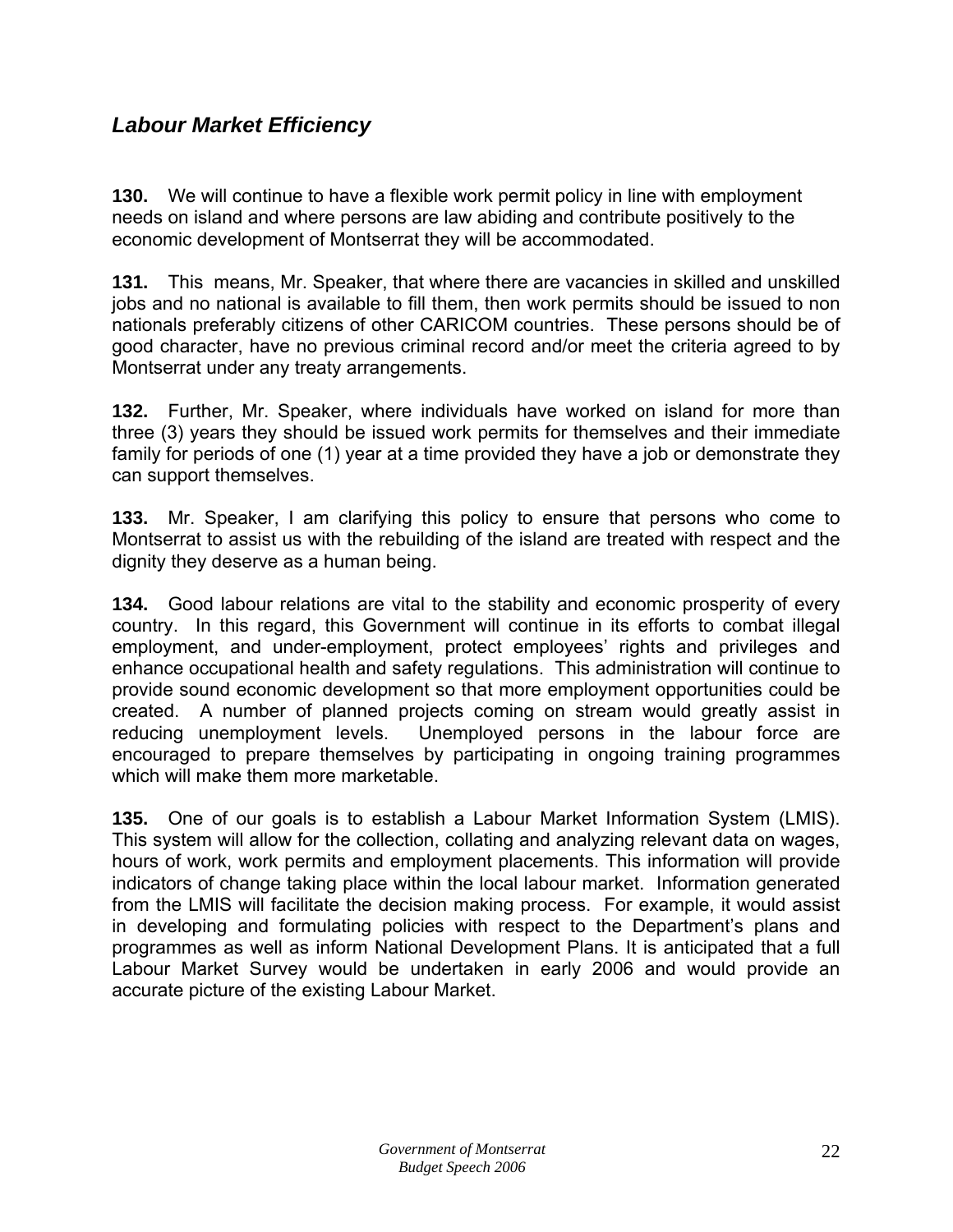### <span id="page-24-0"></span>**Promoting Social Development**

**136.** Mr. Speaker, my Government's social development policy is underpinned by four (4) programme areas. These are:

- i. Protection of the vulnerable
- ii. Individual, family and community (social cohesion) development
- iii. Access to effective and efficient health services
- iv. Access to responsive and targeted education

#### *Protection of the Vulnerable*

**137.** Mr. Speaker, we were happy to have provided Social Welfare Financial Assistance to an average of two hundred and eighty-four (284) households, three hundred and twenty-eight (328) individuals on and off island during 2005. An average of ninety-six (96) households received rental assistance during 2005; most of these are occupying government housing in Lookout.

**138.** This Government continue to issue Foster Care allowance on a fortnightly basis to an average of twelve (12) children during the year. Some fifty-two (52) persons were assisted with medical expenses totalling approximately one hundred and three thousand dollars (EC\$103,000). Other one-off grants ranging from food packages to funeral assistance were issued to over sixty (60) persons and another forty-seven (47) families were assisted with school supplies for children. The total cost being in the vicinity of two hundred and seventy five thousand dollars (EC\$275,000).

**139.** The Warden Supported Apartments continued to operate at full capacity with occasional changes in residents due to death and relocation to Residential Care. Home Care and Meals on Wheels Programmes operated through the Old Peoples Welfare Association and Meals on Wheels Foundation respectively, provided services to over fifty (50) elderly persons in the community. These Programmes are largely facilitated by the provision of sizable subventions from the Government of Montserrat along with funds from external sources.

**140.** The Subvention to Golden Years Home continued to cover the care costs of the twenty-seven (27) residents accepted as being the responsibility of the Government of Montserrat. Other care services rendered to the public included occupational therapy.

#### *Individual, family and community development*

**141.** Mr. Speaker, I must pay some attention to this area in this budget. It is said that good individuals make good families and good families make good communities and good communities make for good country. At this stage of our development when many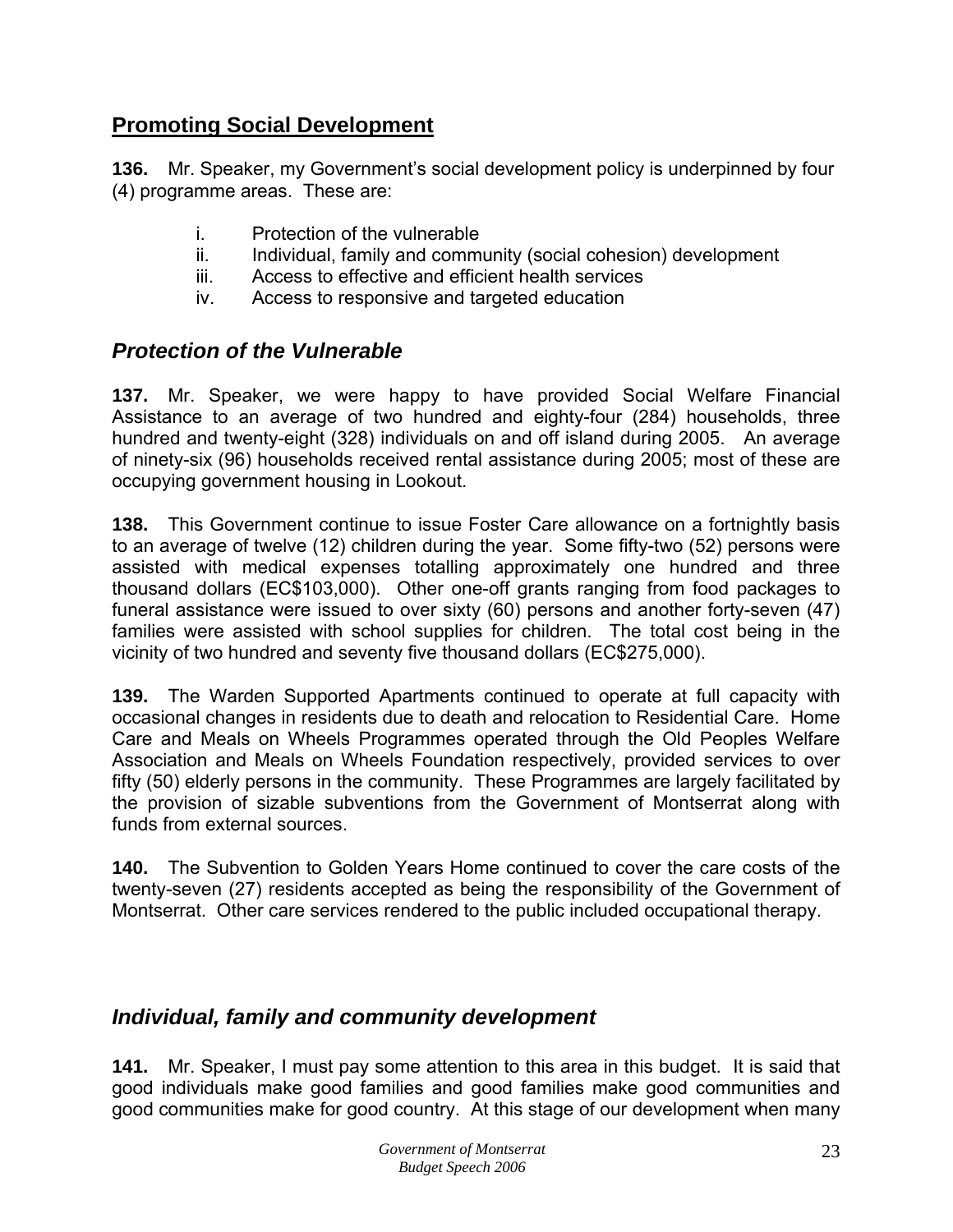<span id="page-25-0"></span>of our own people are unable to or don't wish to return to the island, we must attract and welcome law abiding and hardworking citizens of other countries to our shores. **We must not frustrate them.** In the past our people for economic reasons have had to leave our shores to find a livelihood in countries such as Dominica, Curacao, Cuba, Panama, Santo Domingo and many of the other islands around us – let us not make it difficult for others to share in what we have to offer.

**142.** Our work permit policy must therefore be administered in a flexible and accommodating way and revised where it does not appropriately support our population development strategy. They are to be encouraged to participate in community life including sports, cultural and other aspects of life on island. It is important that the Community Services Department and the Department of Labour monitor this and recommend programmes for consideration that would ensure that we develop as a cohesive island community, notwithstanding our different backgrounds, we are **one people.**

# *Access to effective and efficient Health Services*

**143.** Mr. Speaker, in 2005 this Government continued to work towards its goal of providing high quality affordable health care to all Montserratians.

**144.** We are constantly working to enhance the lives of the elderly residents on the Hospital compound. To this end the Hill View Home was renovated in 2005 and construction of the New Margetson Memorial Home has commenced. It is expected that the safety of both staff and residents will increase with the construction of this new home.

**145.** In 2005 Health promotion continued to be critical to the Ministry of Health's strategy of providing adequate education to the public which will enable them to live better quality lives. "This Week with the Nurses" and "Talking Health" are two radio programmes hosted by the Ministry of Health. They complement each other in providing the public with valuable health information that should lead to improved lifestyles and healthy living.

**146.** Government has been successful in securing funding through a Basic Needs Trust Fund (BNTF) initiative for the construction of a water tank with sufficient capacity to supply the hospital and residential homes with potable water in an emergency or disaster situation. The water tank will enhance the Ministry's ability to store water safely under normal circumstances, as well as, ensuring that there is a safe supply of water in emergencies. This project will to commence shortly.

**147.** Funding has also been secured for construction of a Hospital therapy Unit in 2006, again, through partnership with BNTF. The Unit will provide both Occupational Therapy and Physiotherapy services for the population. This will greatly improve the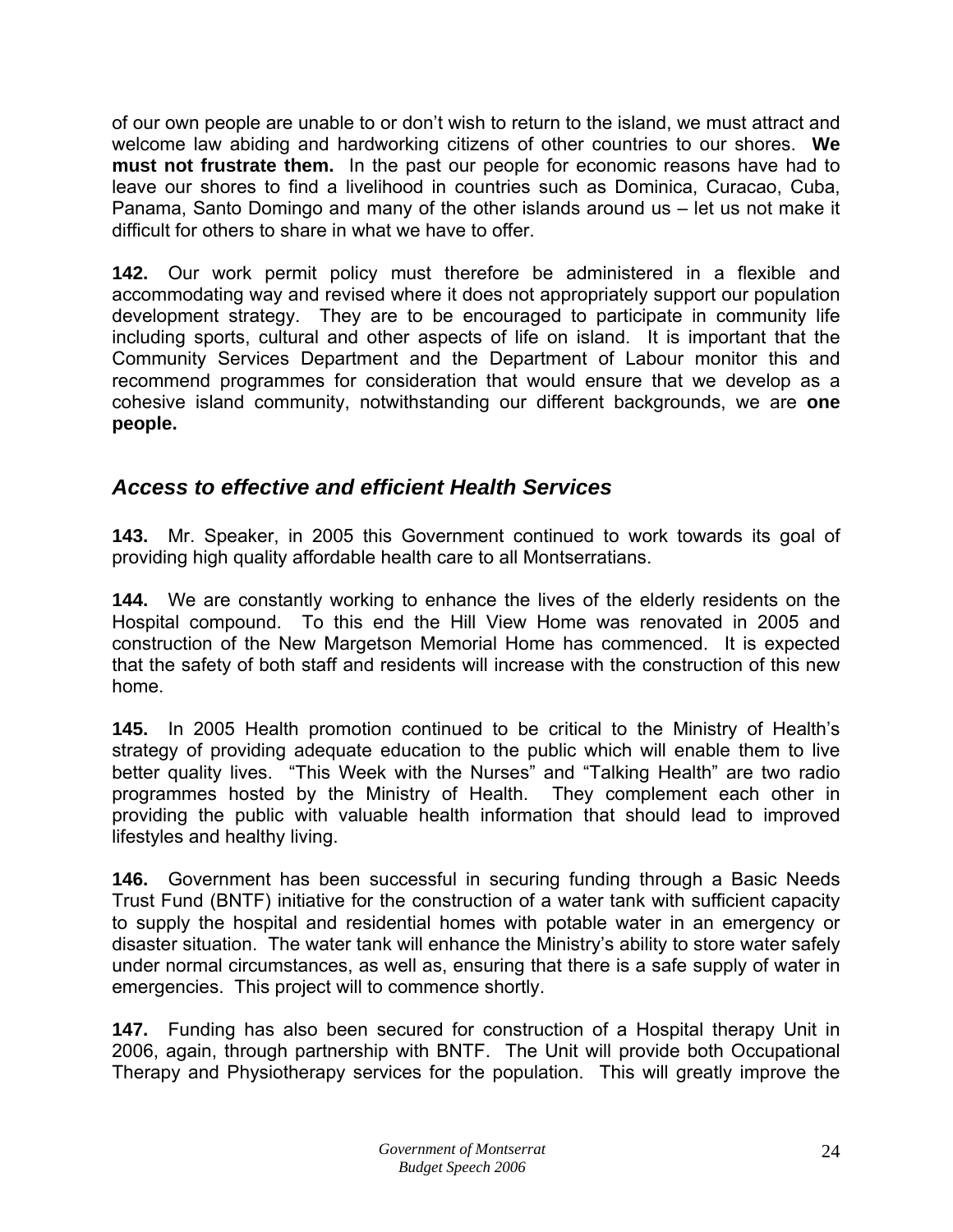<span id="page-26-0"></span>health status of all and would reduce the need for travel or extended stay overseas for such medical attention.

**148.** Phase 1 of the Health Information System has been implemented and staff has been trained to operate it. It is expected that implementation of other phases will continue in 2006. This will improve our reporting capabilities and contribute to improved decision making processes both for clinical and non-clinical aspects of local health care. The billing systems will also be improved and this will provide a more efficient way of updating the customer on their accounts and improve our revenue collection efforts.

**149.** Plans are underway to extend the Main theatre through the construction of a Minor Operating Theatre Room with additional equipment. This will ensure that the spread of infection is minimized and would provide a room to conduct minor cases. This room will also provide a second option if there is a malfunction in the main theatre room.

**150.** Further in 2006 we will attempt to secure funding for a much needed Paediatric Ward, as well as, an upgraded Casualty facility.

**151.** Increased numbers of persons have responded to the call to be tested for HIV/AIDS, cervical and prostrate cancer. In 2005, government provided free testing and treatment for persons with HIV/AIDS. We have continued to collaborate with the private sector and in so doing we were able to ensure that the people of Montserrat have access to cholesterol drugs at a more affordable price. In fact the cost was cut by 50% in 2005.

**152.** Mr. Speaker, this Government has collaborated with regional partners such as Pan American Health Organisation, Caribbean Epidemiology Centre and Caribbean Food and Nutrition Institute in providing training in breastfeeding, immunization, HIV/AIDS, chronic non-communicable and communicable disease surveillance and management, resuscitation and care of the diabetic foot.

**153.** Mr. Speaker in 2005 we made more concerted efforts to focus on community development rather than welfare. A number of initiatives were undertaken aimed at empowering persons to play a more active role in society and to be self-reliant.

#### *Access to responsive and targeted education*

**154.** Mr Speaker, this Government continues to focus on the implementation of the plans outlined in the 2002-2007 Five Year Education Development Plan.

**155.** We are actively seeking to provide increased access in the area of Early Childhood Education. Based on demand, a Nursery School was opened in Salem in September 2005 and it is being temporarily housed in the Salem Primary School. In the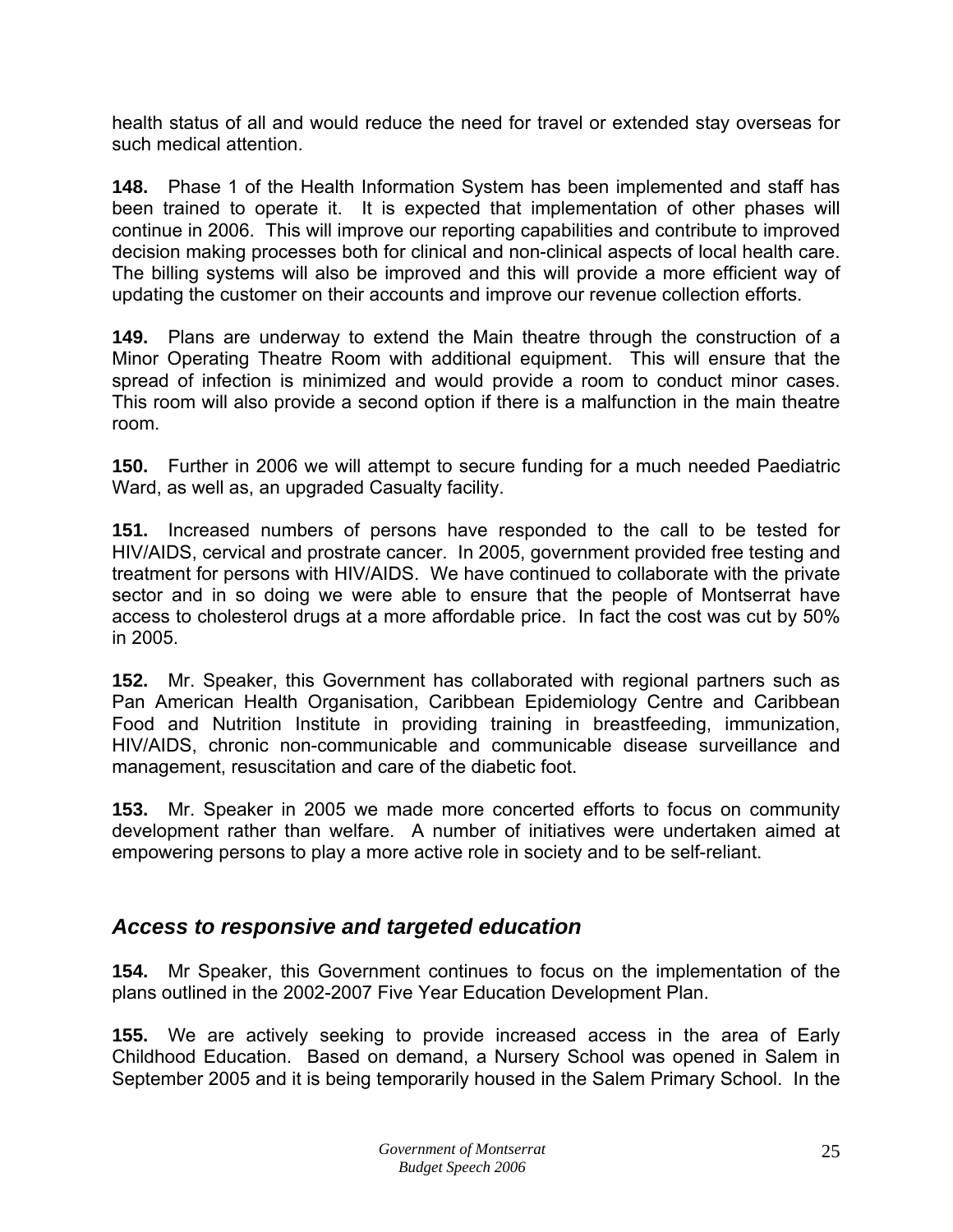meanwhile, we have submitted a project proposal to the Basic Needs Trust Fund for the construction of an Early Childhood Centre in Salem.

**156.** Early childhood education is the foundation of any education system. Research indicates that children who are exposed to early childhood education perform better in primary and secondary schools. As Early Childhood Education expands, there is need to ensure that there is adequate staffing to implement the plans and programmes for this all important area of the education system. There is need for a cadre of trained teachers and an Education Officer with responsibility for Early Childhood. The two teachers, who were on training at SERVOL in Trinidad, have been successful and they are presently in the classroom here in Montserrat doing their internship. The Ministry plans to have other teachers trained annually at SERVOL, thus ensuring the provision of appropriate stimulation, care and education at this vital level.

**157.** The School Lunch Programme continues to operate at the Nursery School level and plans are to improve this programme both in frequency and quality.

**158.** Enrolment at the primary level continues to increase and further increases are projected over the coming years. There is therefore the need to provide the most appropriate learning environment for these students. It is envisaged that this expansion will necessitate an increase in the number of teachers at this level over the next few years and hence increased financial support.

**159.** Teachers at the Secondary School were introduced to Key Stage Three Literacy Strategy and Literacy across the Curriculum Strategy. It is hoped that the implementation of these strategies will result in students being better able to participate in the teaching/learning process and produce improved achievement. One of the fundamental aims of education is to promote and improve student learning across the curriculum in order to equip them with the personal and social amenities for lives outside school, and life-long learning.

**160.** Students' performance in the Caribbean Examination Council and the Caribbean Secondary Education Council examinations continues to be commendable with an (84.4%) pass rate an increase from last year. In the End of Year examinations, students from Forms One to Four produced an overall pass rate of 77.6%, also an improvement over last year.

**161.** The Montserrat Community College has completed a year of operation and has now moved to its new premises. In the CXC and CAPE examinations, the students passed ninety (90) of the ninety six (96) subjects for which they were entered representing a ninety four percent 94% pass rate. It is envisaged that the programme offered at the College will expand to meet the demands of the society.

**162.** The Montserrat Public Library continues to strive to promote reading as a gateway to knowledge, hence providing a basic condition for lifelong learning, independent decision making and cultural development of individuals and social groups.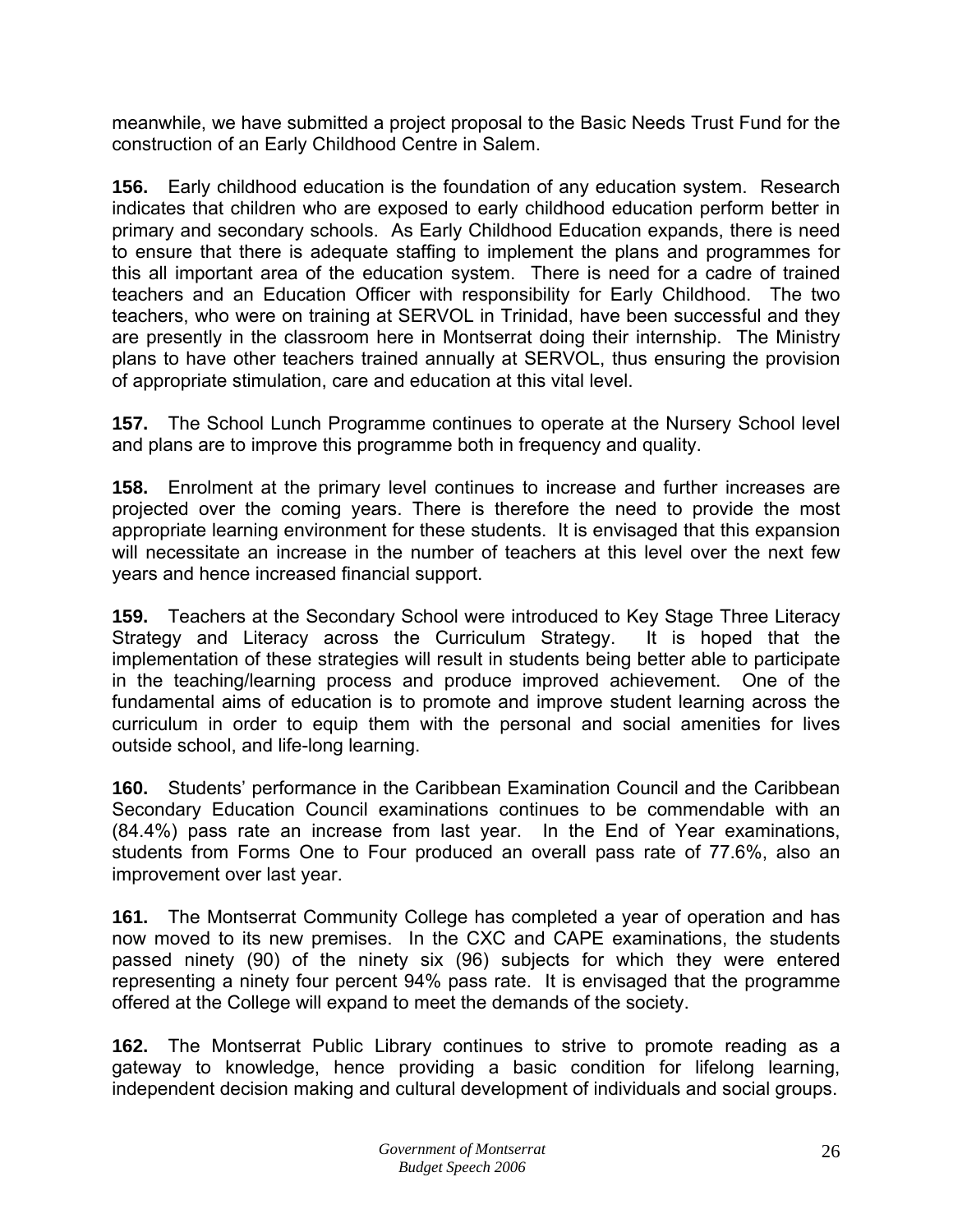<span id="page-28-0"></span>**163.** Library services to the public include lending, reference and research service. Bookmobile services are also provided to the primary schools, homes for the elderly and to the prison. Saturday morning story telling was also re-introduced and this service has become quite popular with the target audience of twelve years and under. Government takes this opportunity to thank all volunteers to the library for giving so willingly of their time and resources.

**164.** This year, the library hopes to expand its bookmobile services to target the day care and nursery schools on island, thereby giving them an early appreciation for reading. The library will also seek to strengthen ties within the community.

# **Building External Relationships**

**165.** Mr. Speaker, the integration movement among small Caribbean States must be seen in the context of globalisation. Montserrat cannot make it on its own. Hence the Government of Montserrat is proud of its membership in the regional institutions, such as CARICOM and OECS. We therefore intend to pursue entrustment from HMG to sign the revised Treaty of Chaguaramas.

**166.** As an Overseas Territory we also intend to explore ways to build stronger links with members of the European Union especially in areas of trade, investment and tourism but without detriment to our regional ties.

**167.** We also recognise that our status as an Overseas Territory sometimes limits our participation in a number of regional projects funded by multilateral agencies. We have been making a consistent effort to get the British Government to make interventions on our behalf but this has not always been done to our satisfaction. In saying this, we are not unmindful of the great strides that have been made in terms of budgetary and development support from HMG through DFID. Also, the appointment of an official to assist with tackling our issues in Brussels is welcomed but there is a long way to go yet.

**168.** As you aware Mr. Speaker, the full committee of the Legislative Council have examined the recommendations of the Constitution Review Committee. During this sitting the final recommendations will be tabled in this Honourable House and will then be forwarded to the Foreign and Commonwealth Office for consideration.

**169.** We will be signalling in the review that Montserrat wants to pursue and improve its external relationships and in fact aim for better partnership arrangements with our key donors, multilateral agencies and fellow member states. To this end we have allocated three million three hundred and seventy-one thousand six hundred dollars (\$3,371,600).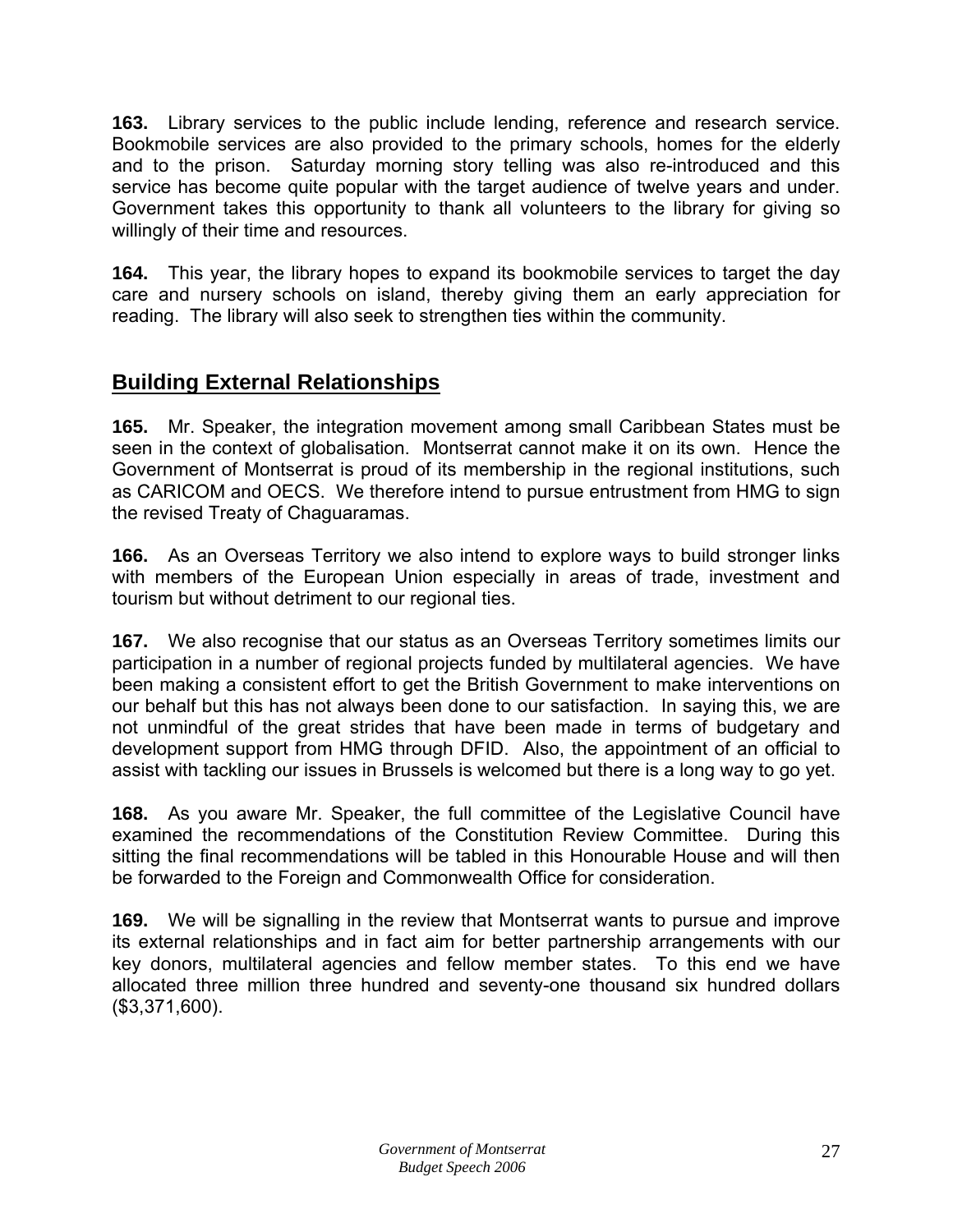# <span id="page-29-0"></span>**Encouraging Environmental Sustainability And Risk Management**

**170.** Mr. Speaker, in 2006 we will continue to face risks associated with the Soufriere Hills volcano and hurricanes. I must admit that for those who listen and watch the international media, that what we have experienced in Montserrat and are likely to experience from these hazards are less life threatening than those experienced on a daily basis in many parts of the world. We must therefore see our problems in context and make the necessary adjustment as we would elsewhere.

**171.** I wish to reassure all that the volcano will continue to be monitored by world class scientists using first class equipment. Also, our construction standards are such that once our structures are built to the prescribed specifications that they are likely to withstand any major hurricane with minimal or no damage.

**172.** The recently established Department of the Environment has begun its work to ensure that environmental matters are included in national development policy. We also welcome the work of our partners the National Trust, the Royal Society for the Protection of Birds, Durrell Wildlife Conservation Trust and those persons associated with the Darwin Project. The overall environmental strategies are to ensure that we protect the various fauna and flora for present and future generations; to obtain a biological assessment of plant and animal life on island and to facilitate discussions and decisions about the sustainable utilisation of natural resources in areas such as handicraft, ecotourism and agro-processing.

**173.** In this regard I want to place on record special commendations to the forestry division for their work in facilitating these efforts.

# **ACKNOWLEDGEMENT**

**174.** Mr. Speaker, I wish to thank the Almighty Father for sparing Montserrat from the disasters that have ravaged some of our neighbouring Islands and parts of the United States last year. I pray that this year we may again be spared from both natural and man-made disasters.

**175.** We also want to thank the people of Montserrat and all the other residents who have chosen Montserrat as their home. We are grateful for the investment and the commitment you have all made to keep this beloved country afloat.

**176.** We must make special mention of the important part played by our major finance partners, HMG especially FCO and DFID and the European Union. Our development would not have progressed as well as it has without the major investment of both Donors.

**177.** Thanks also to our regional organisations such as CDB, ECCB, OECS and CARICOM and the many local organizations who have continued to work closely with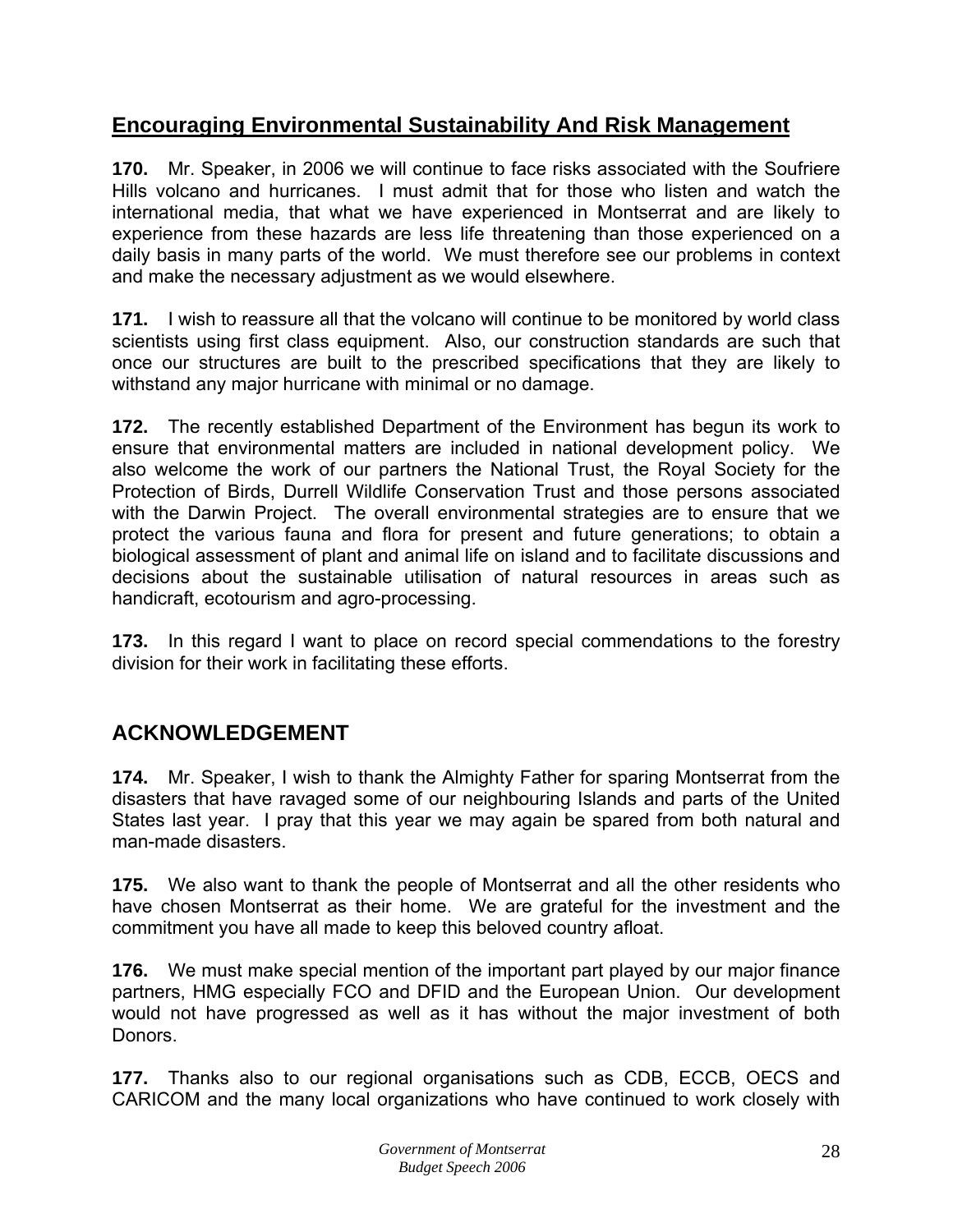<span id="page-30-0"></span>us to improve the social and economic environment on Montserrat. We are also grateful for their contributions to the development of our systems as we move towards greater regional harmony.

**178.** I would once again wish to say special thanks to Sir George Martin and his wife for their outstanding effort in raising funds to build the new cultural centre in Little Bay which is near completion. We know they did not do it alone and therefore our thanks are extended to all those who have contributed in any way.

**179.** Finally, I wish to thank Her Excellency the Governor, Mrs. Deborah Barnes Jones for her continued efforts in supporting our development efforts and her commitment to good governance. We look forward to continued collaboration for the remainder of her term in office.

# **CONCLUSION**

**180.** In conclusion, Mr Speaker, this last five (5) years have come and gone so quickly. There is still much work to be done as we seek to shape the future of Montserrat and its people. We have over the last five (5) years sought to do the following:

- Take those decisions that would give us the greatest chance of supporting ourselves;
- Support the concept of a sustainable economy bearing in mind the constraints of small size, volcanic risks, inadequate infrastructure and respond to international issues in a responsible manner. We are now further ahead than when we took office.
- Enact legislation aimed at improving the legal framework on Montserrat that would support 21<sup>st</sup> Century businesses. And
- We have promoted Montserrat internationally so that the world recognises that we are ready for business. To date, Mr Speaker, we have had several proposals for investments on island.

**181.** This budget seeks to maintain economic stability by maintaining high levels of public expenditure while the ailing private sector re-establishes itself. However, Mr Speaker, we are also addressing some these issues through improved institutional arrangements such as:

• Improving the operation of the Public Service;